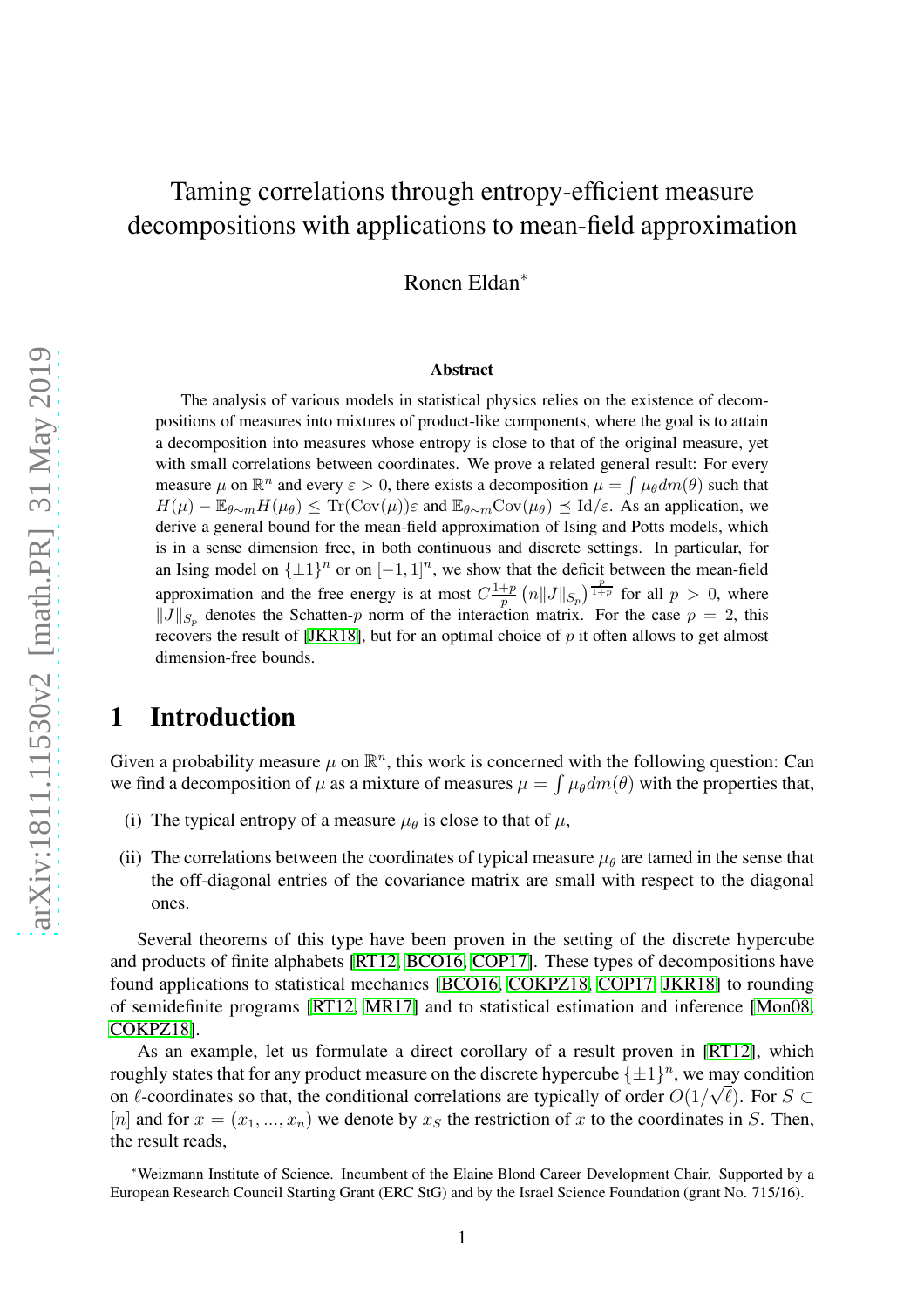<span id="page-1-0"></span>**Theorem 1.** *([\[RT12\]](#page-16-0), see also [\[JKR18\]](#page-15-0)). Let*  $X = (X_1, \ldots, X_n)$  *be a random vector in*  $\{\pm 1\}^n$ *. Then, for any*  $\ell \in [n]$ *, there exists some*  $S \subset [n]$  *with*  $|S| \leq \ell$  *such that:* 

$$
\mathbb{E}_{X_S} \mathbb{E}_{\{u,v\} \in \binom{V}{2}} \left[ \text{Cov}(X_u, X_v | X_S)^2 \right] \le \frac{8 \log 2}{\ell}.
$$

*Remark* 1. The original formulation of this lemma bounds the mutual-information between  $X_u$ and  $X<sub>v</sub>$  rather than the covariance. There also exists a version of the theorem which bounds the average mutual information between  $k$ -tuples of variables and can thus be used to bound higher order correlations, see [\[JKR18\]](#page-15-0).

The main result of the present work gives a bound of the same spirit, with several new features:

- Our results hold for general measures in  $\mathbb{R}^n$ , either continuous or discrete. In particular, we do not require the underlying space to have a product structure.
- Whereas existing results give a bound on the average entry of the covariance matrix, our theorem bounds the matrix in the positive definite sense (a bound on the average entry may then be obtained by taking traces).
- Our bounds allow for a "directional trade-off" between entropy and covariance, in a way that allows us to prioritize the directions in which we want the resulting covariance to be small. In our application to mean-field behavior of Potts models, we illustrate how this feature allows to improve the bounds in the literature.
- In Theorem [1](#page-1-0) as well as other existing results, the measures in the mixture are obtained by conditioning some of the coordinates to fixed values (called "pinning" in the statistical mechanics jargon). This type of conditioning makes no sense if there is no underlying product structure. Moreover, even if there is a product structure, in the continuous setting such an operation typically results in an infinite loss of entropy. Thus, our result uses a different type of conditioning, which roughly corresponds to exponential tilts of the original measure.

In order to formulate our results, we need some notation. We equip  $\mathbb{R}^n$  with a background measure  $\nu$  (which will typically be either the Lebesgue measure or the uniform measure on  $\{\pm 1\}^n$ ). For a measure  $\mu$  which is absolutely continuous with respect to  $\nu$ , we define

$$
H_{\nu}(\mu) = -\int_{\mathbb{R}^n} \log \left( \frac{d\mu}{d\nu} \right) d\mu
$$

whenever the integral converges. For a random variable  $X \sim \mu$  we write  $H_{\nu}(X) := H_{\nu}(\mu)$ . When the background measure  $\nu$  is clear from the context, we will simply abbreviate  $H(\mu) =$  $H_{\nu}(\mu)$ . We also define the covariance matrix of  $\mu$  by

$$
Cov(\mu) := \int_{\mathbb{R}^n} x^{\otimes 2} d\mu(x) - \left( \int_{\mathbb{R}^n} x d\mu(x) \right)^{\otimes 2}.
$$

Our main result reads,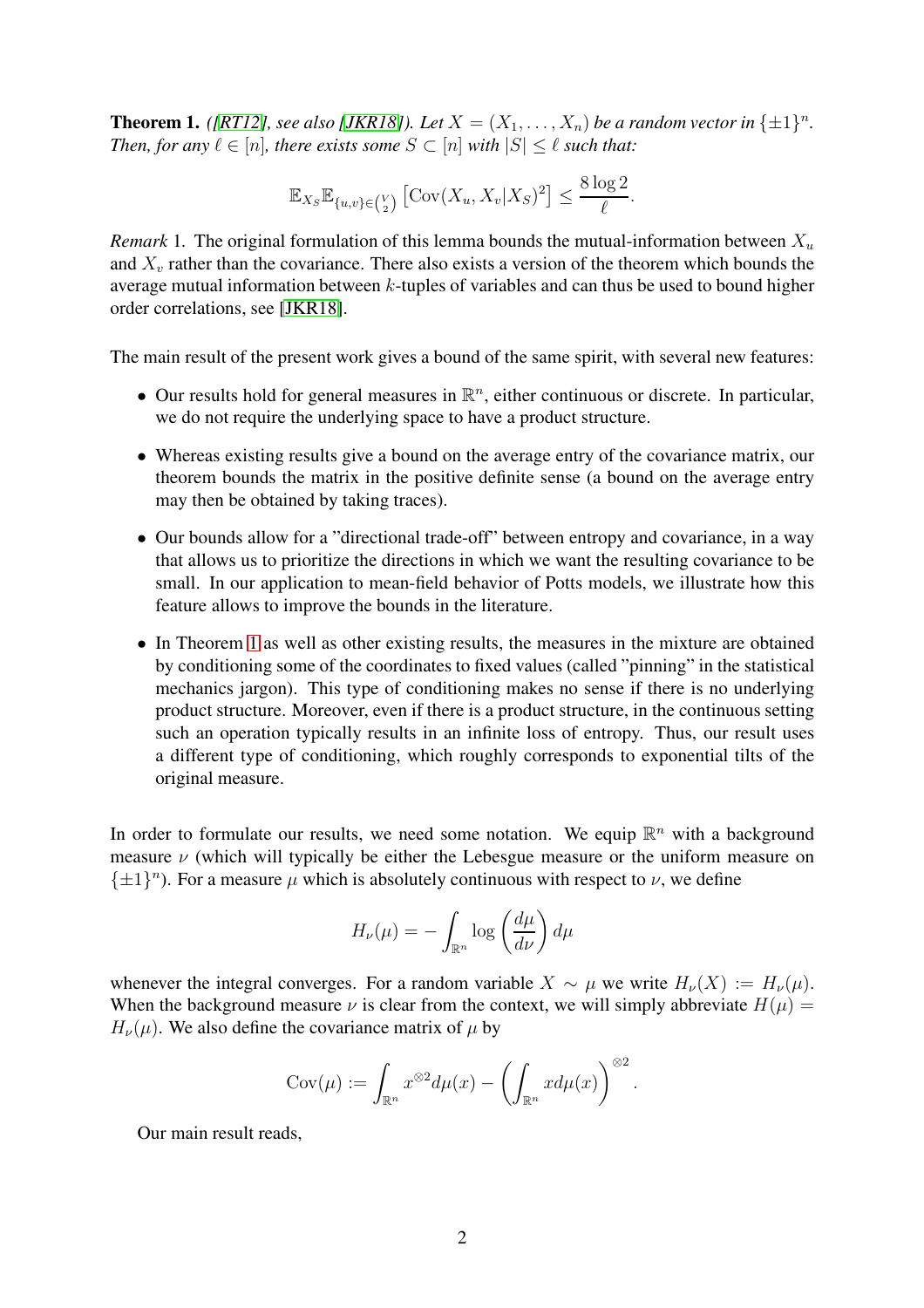<span id="page-2-0"></span>**Theorem 2** (Main decomposition theorem). Let  $\mu$  be a measure on  $\mathbb{R}^n$  such that its entropy  $H_{\nu}(\mu)$  *exists with respect to some background measure*  $\nu$ . Then for every positive definite *matrix*  $L \in \mathcal{M}_{n \times n}$ , there exists a probability measure m on some index set  $\mathcal{I}$  and a family of probability measures  $\{\mu_\theta\}_{\theta \in \mathcal{I}}$  on  $\mathbb{R}^n$  such that the measure  $\mu$  admits the decomposition

<span id="page-2-1"></span>
$$
\mu(A) = \int_{\mathcal{I}} \mu_{\theta}(A) dm(\theta), \ \ \forall A \subset \mathbb{R}^n \ \text{measurable}, \tag{1}
$$

*and such that the decomposition satisfies the following properties:*

*1.*

<span id="page-2-2"></span>
$$
H_{\nu}(\mu) - \mathbb{E}_{\theta \sim m} H_{\nu}(\mu_{\theta}) \le \log \det(\text{Cov}(\mu)L + \text{Id}) \le \text{Tr}(\text{Cov}(\mu)L),\tag{2}
$$

*2.*

<span id="page-2-3"></span>
$$
\mathbb{E}_{\theta \sim m} \text{Cov}(\mu_{\theta}) \preceq L^{-1},\tag{3}
$$

*3.*

<span id="page-2-4"></span>
$$
\mathbb{E}_{\theta \sim m} \left[ \text{Cov}(\mu_{\theta}) L \text{Cov}(\mu_{\theta}) \right] \leq \text{Cov}(\mu). \tag{4}
$$

The liberty of specifying the matrix  $L$  which appears in the theorem allows us to control the trade-off between covariance and entropy: evidently, we should take the matrix  $L$  to be large in the directions where we want the covariance to be small. In the next section, we show how a careful choice of this matrix allows to improve the bounds for mean-field approximation estimates. As a special case, taking the matrix  $L$  in Theorem [2](#page-2-0) to be a multiple of the identity recovers the same trade-off between entropy and covariance as in Theorem [1.](#page-1-0) We formulate this special case as a corollary.

**Corollary 3.** Let  $\mu$  be a measure on  $\mathbb{R}^n$  such that its entropy  $H_{\nu}(\mu)$  exists with respect to some *background measure* ν*. For all* ε > 0*, there exists a measure* m *and a family of probability measures*  $\{\mu_{\theta}\}_{{\theta \in \mathcal{I}}}$  *such that the decomposition* [\(1\)](#page-2-1) *holds, and has the following properties.* 

- $H_{\nu}(\mu) \mathbb{E}_{\theta \sim m} H_{\nu}(\mu_{\theta}) \leq \text{Tr}(\text{Cov}(\mu))\varepsilon$ ,
- $\mathbb{E}_{\theta \sim m} \text{Cov}(\mu_{\theta}) \preceq \frac{\text{Id}}{\varepsilon}$ ε *,*
- $\mathbb{E}_{\theta \sim m} \text{Tr}([\text{Cov}(\mu_\theta)^2]) \leq \frac{\text{Tr}(\text{Cov}(\mu))}{\varepsilon}$  $\frac{\partial v(\mu)}{\varepsilon}$ .

For a measure  $\mu$  whose support has diameter of order  $\sqrt{n}$ , and in particular for a measure supported on  $\{\pm 1\}^n$  we clearly have  $\text{Tr}(\text{Cov}(\mu)) \leq n$ . This immediately gives the following corollary, analogous to Theorem [1.](#page-1-0)

**Corollary 4.** Let  $X = (X_1, \ldots, X_n)$  be a random vector in  $\{\pm 1\}^n$ . Then the random vector *can be embedded in a probability space such that for any*  $\ell \in [n]$ , there exists a  $\sigma$ -algebra  $\Sigma$ *which satisfies:*

$$
\mathbb{E}\left[\mathbb{E}_{\{u,v\}\in\binom{V}{2}}\left[\mathrm{Cov}(X_u,X_v|\Sigma)^2\right]\right] \le \frac{1}{\ell}
$$

*and*

$$
H(X) - H(X|\Sigma) \le \ell.
$$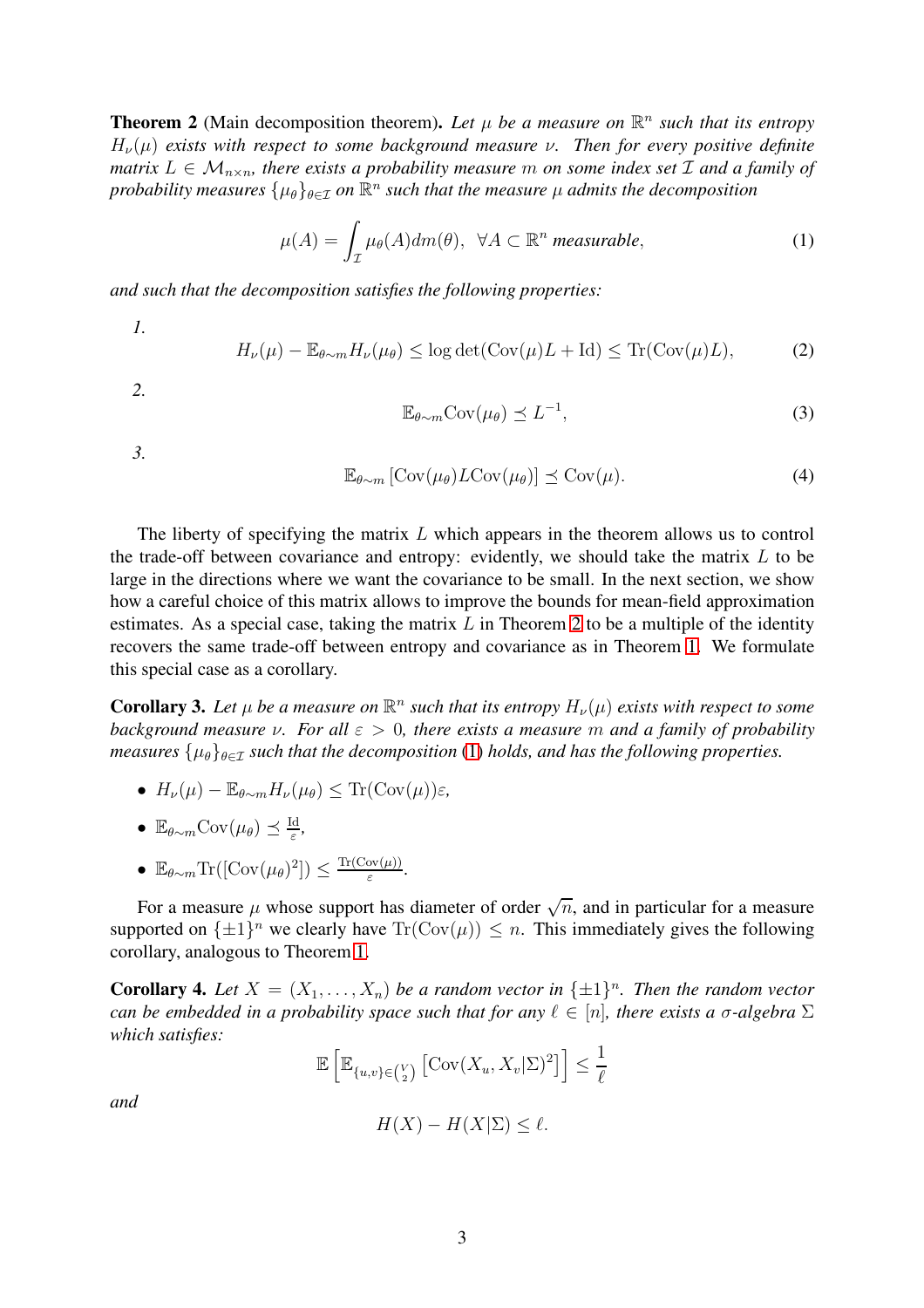Related work. The realization that decomposition results such as Theorem [1](#page-1-0) can be applied to statistical mechanics, in particular in order to derive the existence of Bethe states and compute free energies of random graph models, was done in a line of works by Bapst, Coja-Oghlan, Krzakala, Perkins and Zdeborová [\[BCO16,](#page-14-0) [COKPZ18,](#page-14-1) [COP17\]](#page-15-1). The remarkable insight that such decomposition results can also be used, in a very direct manner, to obtain bounds on meanfield approximations for Ising models appeared in the recent work of Jain, Koehler and Risteski [\[JKR18\]](#page-15-0).

One should point out that the method used in the paper [\[JKR18\]](#page-15-0) gives rise to a subexponentialtime algorithm for calculating the partition function: The idea is that Theorem [1](#page-1-0) can also be applied to pseudo-distributions, which allows an approximation by low-degree Sherali-Adams/Sum of Squares hierarchies. This builds on a previous work by Risteski [\[Ris16\]](#page-15-4). When the model is ferromagnetic (or, alternatively, under some extra conditions on the magnitude of the interactions), a more efficient algorithm was suggested by Jain, Koehler and Mossel [\[JKM17\]](#page-15-5).

In a related line of works it was established that, in the case of product spaces, if the measure  $\mu$  satisfies a *low-complexity* condition (which roughly requires the set of gradients of the log-density of the measure  $\mu$  to have small Gaussian width or small covering numbers), it is possible to arrive at a stronger decomposition theorem which ensures proximity typical elements of the mixture to a product measure in transportation distance [\[Eld16a,](#page-15-6) [Aus18,](#page-14-2) [EG17\]](#page-15-7). This complexity condition, when satisfied, is helpful in establishing large-deviation principles, following ideas of Chatterjee and Dembo [\[CD16\]](#page-14-3).

The framework of low-complexity measures was used by Basak and Mukherjee [\[BM17\]](#page-14-4) to obtain the first general bound for mean-field approximation for Potts models in terms of the Hilbert-Schmidt norm of the interaction matrix. In a recent preprint of Augeri [\[Aug18\]](#page-14-5), a substantial quantitative improvement for the low-complexity framework was obtained, and as a result, a meaningful mean-field approximation bound holds true as long as the eigenvalues of the interaction matrix decay to zero, with a quantitative bound that also recovers the result of [\[JKR18\]](#page-15-0).

#### 1.1 Application: Mean field behavior of Potts models on product spaces

Two central models in statistical physics, which also have applications to computer science, statistics and learning theory, are the Ising and the Potts models. These are usually specified by a probability distribution on the discrete cube  $\{\pm 1\}^n$  with a quadratic potential of the form

$$
f(\sigma) = \sum_{i,j} \sigma_i \sigma_j J_{i,j} + \sum_i h_i \sigma_i
$$

for  $\sigma \in {\pm 1}^n$ , *J* some fixed symmetric interaction matrix, and  $(h)_i$  a fixed *external field* vector. A generalization of this model is the Potts model, where the spins lie in some alphabet instead of the set  $\{\pm 1\}$ . A variant of those models appearing in the literature is continuous-spin version of those models, where  $\{\pm 1\}$  is replaced by a real-valued spins, with the Hamiltonian having the same expression.

Our results will hold in the general setting of a Potts model with either discrete or continuous spins. To describe the model, we first set k an integer and equip  $\mathbb{R}^k$  with some underlying measure  $\nu$  (in the basic setting of a two-spin Ising model,  $k = 1$  and  $\nu$  is the uniform measure on  $\{\pm 1\}$ ). A spin  $\sigma_i$  will be a point in  $\mathbb{R}^k$ . The state of the system will be denoted by a point  $\sigma \in (\mathbb{R}^k)^n$  which assigns a spin to each particle. We fix an  $n \times n$  symmetric matrix J and an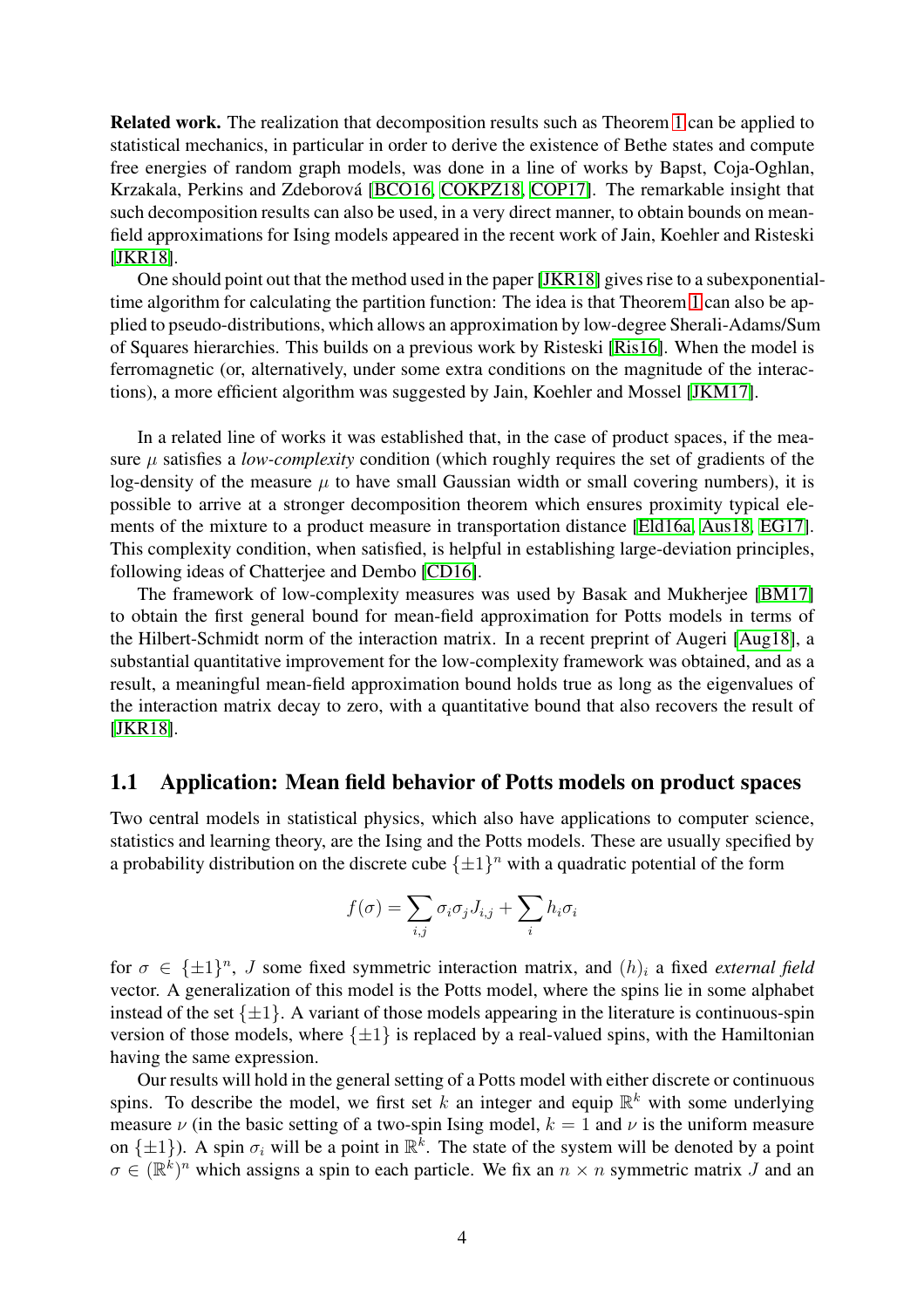external field  $h = (h_i)_{i \in [n]}$  with  $h_i \in \mathbb{R}^k$ . The Hamiltonian of the system will have the form

<span id="page-4-0"></span>
$$
f(\sigma) = f_{J,h}(\sigma) := \sum_{j,i=1}^n J_{i,j} \sigma_i \cdot \sigma_j + \sum_{i=1}^n h_i \cdot \sigma_i.
$$
 (5)

Note that this framework also contains the Potts model over a finite alphabet, since we can choose the measure  $\nu$  to be supported on the set of standard basis vectors  $e_1, ..., e_k$ , in which case the expression  $\sigma_i \cdot \sigma_j$  is equivalent to  $1_{\sigma_i = \sigma_j}$ .

Two important associated quantities are the normalizing constant

$$
Z = Z_{J,h} := \int \exp(f(\sigma)) d\nu^{\otimes n}(\sigma).
$$

which is also called the *partition function* of the model and the quantity log Z, called the *free energy*. These quantities are clearly of significance for any task which requires access to the actual probabilities such as simulation of the models, but they are also important because several other basic properties of the model can be extracted from them by differentiation. For example, it is not hard to see that the mean of the *i*-th particle corresponds to  $\frac{\partial \log Z}{\partial h_i}$ . Understanding global phenomena such as phase shifts also often boils down to the behavior of those quantities.

The task of calculating the partition function (either analytically or algorithmically) turns out to be notoriously hard in many basic examples of Ising and Potts models, and a whole theory has evolved around methods of approximation thereof (see [\[BM17\]](#page-14-4) and references therein). A central method relies on a variational approach referred to as the *mean-field* approximation, on which we focus.

The starting point of mean-field approximations is the Gibbs variational principle which states that

$$
\log Z = \sup_{\tilde{\mu}} \left( \int f(\sigma) d\tilde{\mu}(\sigma) + H_{\nu^{\otimes n}}(\tilde{\mu}) \right)
$$

where the supremum taken is over probability measures  $\tilde{\mu}$  on  $(\mathbb{R}^k)^n$ .

We say that the Hamiltonian f admits a *mean-field approximation* if the supremum in the above equation is attained by a product measure, up to a small error. More precisely, we say that the mean-field approximation of the model is within  $\varepsilon_n$  of the free energy if there exist measures  $\xi_i$  on  $\mathbb{R}^k$ ,  $i \in [n]$  such that the product measure  $\xi = \xi_1 \otimes ... \otimes \xi_n$  satisfies

$$
\int f d\xi + H_{\nu^{\otimes n}}(\xi) \ge \log Z - \varepsilon_n
$$

Evidently, the class of product measures is much simpler and more tractable. In the discrete case, mean field reduces the problem of approximating the free energy to optimizing a function over the set  $[-1, 1]^n$ . Moreover, the mere existence of a mean-field approximation turns out to have implications regarding the behavior of the system (see e.g., [\[BM17\]](#page-14-4)).

In what follows, by slight abuse of notation, we will regard the matrix J as an  $(nk) \times$  $\sum$  $(nk)$  matrix, in such a way that the right hand side of [\(5\)](#page-4-0) is be replaced by the expression  $\sum_{j,i=1}^{nk} J_{i,j} \sigma_i \sigma_j + \sum_{i=1}^{nk} h_i \sigma_i$ . This can clearly be done because the Hamiltonian f is a polynomial of degree 2 over  $(\mathbb{R}^k)^n$ . In the case  $k = 1$ , the expressions remain unchanged.

We give a sufficient condition for such an approximation to hold true. It improves the bounds of some existing results in the literature ([\[BM17,](#page-14-4) [Eld16a,](#page-15-6) [JKM18,](#page-15-8) [JKR18,](#page-15-0) [Aug18\]](#page-14-5)) and generalizes them to other settings.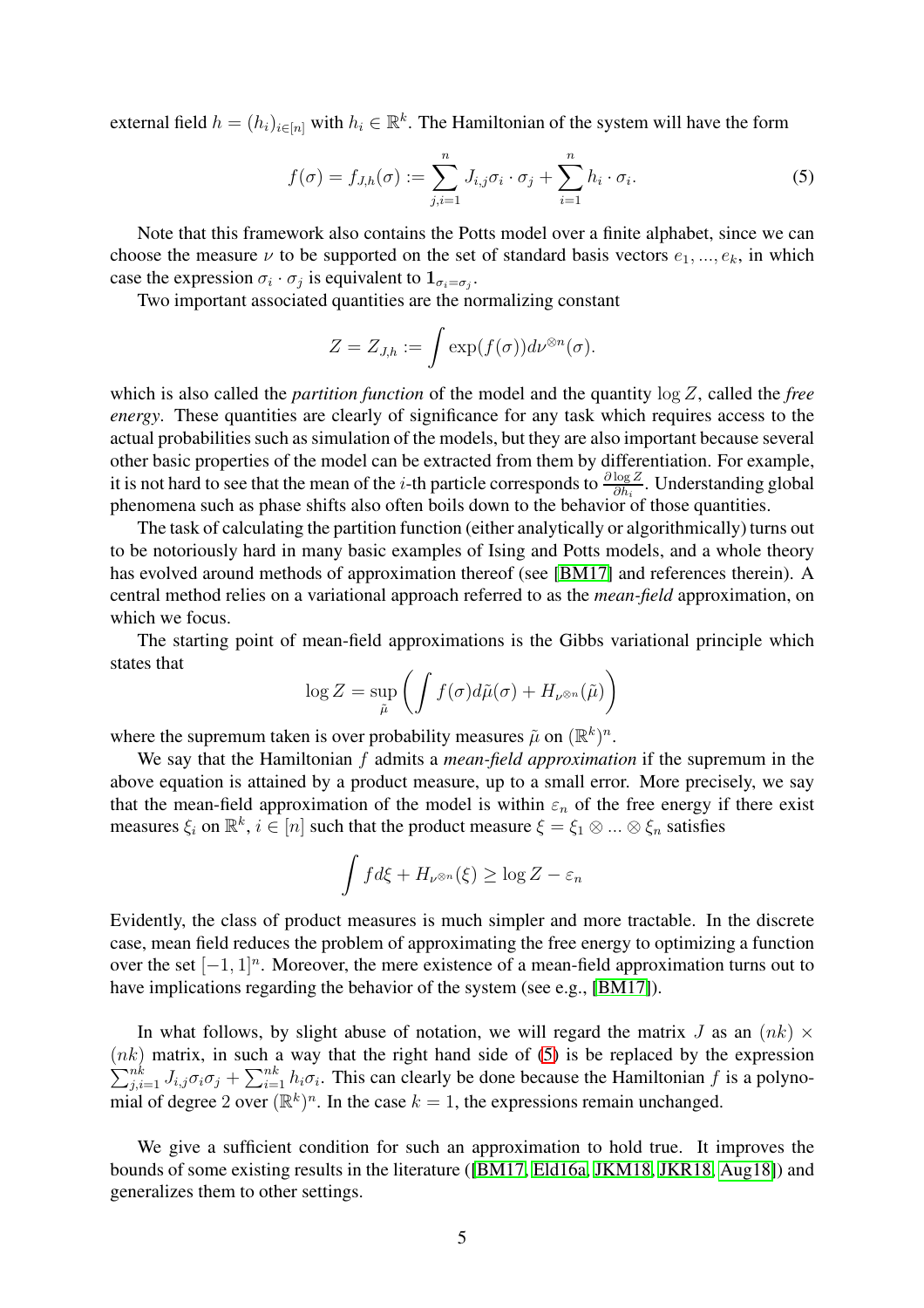<span id="page-5-2"></span>Theorem 5. *There exists a product measure* ξ *for which*

<span id="page-5-4"></span>
$$
\int f d\xi + H_{\nu^{\otimes n}}(\xi) \ge \log Z - 3 \log \det \left( \text{Cov}(\mu) \tilde{J} + \text{Id} \right). \tag{6}
$$

where  $\tilde{J} := (J^2)^{1/2}$  is the matrix-absolute-value of J.

The expression  $\log \det(\text{Cov}(\mu)\tilde{J} + \text{Id})$  may seem intractable at first, but as we will soon see, it can be efficiently bounded from above by Schatten-norms of the matrix J. Recall that the Schatten- $p$  norm of  $J$  is defined as

$$
||J||_{S_p} := \left(\sum_{i \in [n]} |\lambda_i|^p\right)^{1/p},
$$

where  $\lambda_1, ..., \lambda_n$  are the eigenvalues of J. Moreover, a quantity of importance to us will be

$$
\mathcal{S}(J,S) := \max \left\{ \sum_{i \in [n]} \log(\beta_i |\lambda_i| + 1); \sum_{i \in [n]} \beta_i \leq S \text{ and } \beta_i \geq 0, \ \forall i \right\}.
$$

Then, we have the following bounds as corollaries of our theorem.

<span id="page-5-3"></span>**Corollary 6.** *Suppose that the support of the measure*  $\nu$  *has diameter bounded by*  $D > 0$  *(a single spin lies in a bounded set). There exists a product measure* ξ *for which*

<span id="page-5-5"></span>
$$
\int f d\xi + H_{\nu^{\otimes n}}(\xi) \ge \log Z - 3\mathcal{S}(J, D^2 n),\tag{7}
$$

where  $\tilde{J} = (J^2)^{1/2}$ *. Moreover, for all*  $p > 0$  *one has* 

<span id="page-5-0"></span>
$$
\int f d\xi + H_{\nu^{\otimes n}}(\xi) \ge \log Z - 10 \frac{p+1}{p} \left( D^2 n \| J \|_{S_p} \right)^{\frac{p}{p+1}}.
$$
 (8)

*Finally, we also have*

<span id="page-5-1"></span>
$$
\int f d\xi + H_{\nu^{\otimes n}}(\xi) \ge \log Z - 3\text{Rank}(J) \log \left( D^2 n \| J \|_{S_{\infty}} + 1 \right). \tag{9}
$$

*Remark* 2. The result of [\[JKR18\]](#page-15-0) is identical to [\(8\)](#page-5-0) for the case that  $\nu$  is uniform on  $\{\pm 1\}$  and the choice  $p = 2$ . Shortly after the first version of this paper appeared, Augeri [\[Aug19\]](#page-14-6) derived a bound of the order  $\sqrt{n}||J||_{S_2}$  (which improves upon the bound of [\[JKR18\]](#page-15-0) and neither implies, nor is implied by, the present bound).

We remark that the previous results in the literature give bounds which are necessarily polynomially large with respect to the dimension. In models where the eigenvalues of the interaction matrix exhibit a fast enough decay, our bounds will only be logarithmic in the dimension. We proceed with examples which illustrate this by showing how our bounds can be used to obtain a nearly optimal approximation in several cases. We begin with a prototypical example of a mean-field model, known as the Curie-Weiss model.

#### Example 1. The Curie-Weiss model.

We set  $J_{i,j} = \frac{\beta}{n}$  $\frac{\beta}{n}$  for all  $i \neq j$ . This simple model is known to have either only two pure states *(a positive and a negative state) or one state, depending on the magnitude of* β*. In this case we can clearly set*  $J_{i,i} = \frac{\beta}{n}$  $\frac{\beta}{n}$  without changing the distribution, which allows us to get  $\mathrm{Rank}(J)=1$ . *This, by equation* [\(9\)](#page-5-1)*, gives a bound of* 3 log(nβ) *for the mean-field approximation. In the case of the critical temperature,*  $\beta = 1$ , this is known to be sharp up to the numerical constant.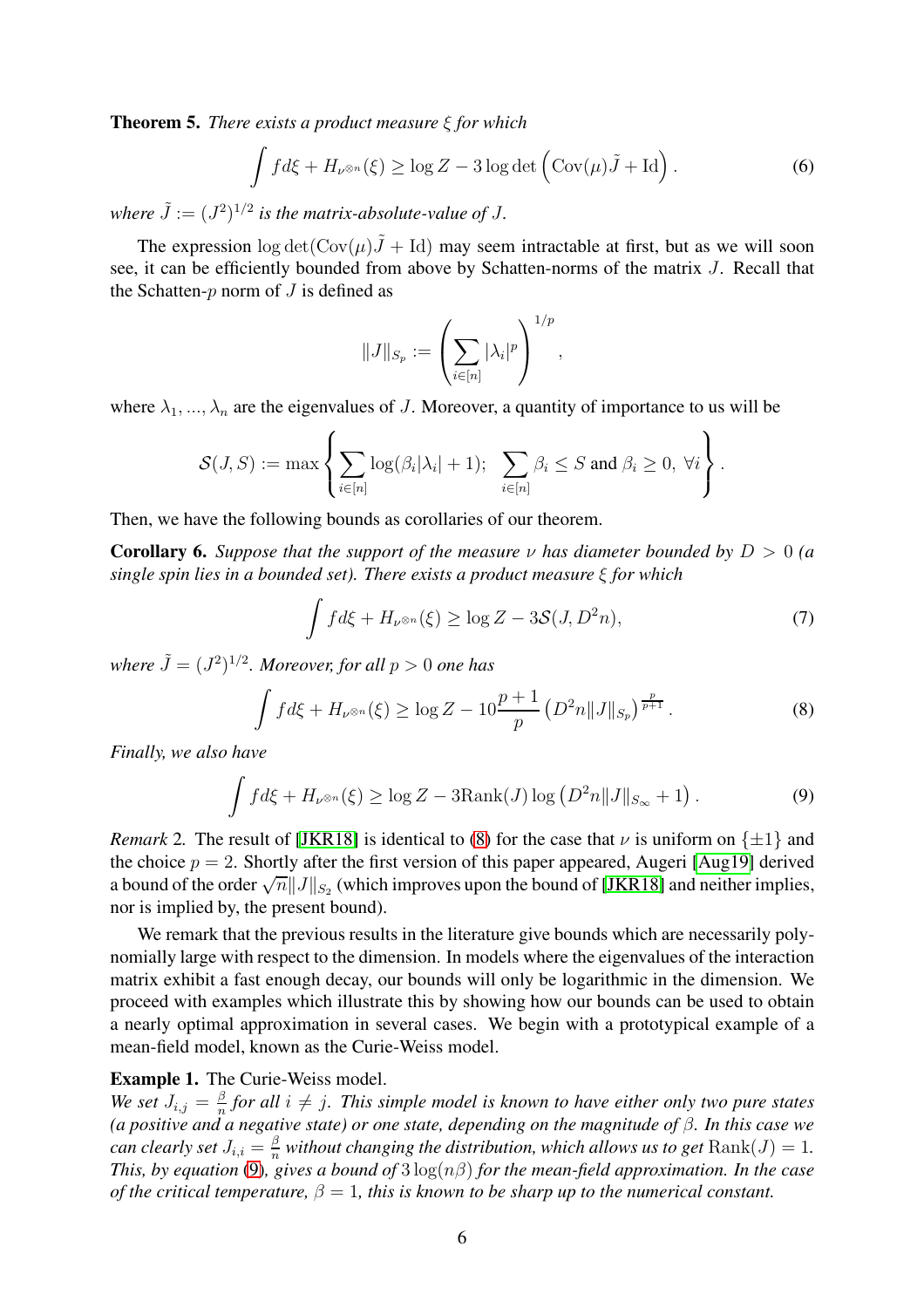#### Example 2. Heat-kernel mesoscopic interactions on a lattice.

We identify  $[n]$  with the discrete torus  $\mathbb{T} = (\mathbb{Z}/k\mathbb{Z})^d$ . We fix  $0 < \alpha < 1$  and take the interaction *matrix* J *to be the kernel associated with the* αk*-step random walk. In other words, suppose that* L is the matrix defined by the formula  $L_{(x_1,...,x_d),(y_1,...,y_d)} = 2^{-d} \prod_{j \in [d]} \mathbf{1}\{|x_j - y_j| = 1\}$ mod k} *then we define*  $J = \beta L^{\alpha k}$  *(for simplicity we assume that*  $\alpha k$  *is an integer). Consider the Hamiltonian with interaction matrix* J*.*

*Expanding the operator* L *in Fourier basis, it can be easily verified that the operator is* diagonal with eigenvalue  $\prod_{j\in[d]} \cosh(\omega_j/k)$  associated with the vector  $x \to e^{2\pi i \omega \cdot x/k}$  where  $\omega = (\omega_1, ..., \omega_d)$ . Thus, we get that the corresponding eigenvalue of the operator J associated *with the same vector is of the order*  $\beta \exp(-\alpha |\omega|^2/2)$ *.* 

*A calculation then gives,*

$$
||J||_{S_p} \asymp \beta \left( \sum_{|\omega|^2 \le kd} \exp(-\alpha p |\omega|^2/2) \right)^{1/p} \asymp \beta \left( \frac{1}{\alpha p} \right)^{d/p}
$$

*Using the bound* [\(8\)](#page-5-0)*, we learn that the mean-field approximation error is at most of order*

$$
\frac{p+1}{p} (k^d ||J||_{S_p})^{\frac{p}{p+1}} \leq \frac{p+1}{p} \left(\beta k^d \left(\frac{1}{\alpha p}\right)^{d/p}\right)^{\frac{p}{p+1}}.
$$

*Taking*  $p = \log(k)^{-1}$  *we arrive at an approximation error of at most*  $C(d)\beta \log(k) \alpha^{-d}$ . We *conjecture that this bound is tight up to the* log(k) *term: Intuitively, each pure state depends*  $r$ oughly on the averages of neighborhoods of size  $(k\alpha)^d$ , which means that in order to choose a pure state one needs to determine the order of  $\alpha^{-d}$  bits.

*We remark that there is nothing special about the particular choice of kernel; the same thing should be true for any smooth enough kernel.*

Example 3. Ising model on a *d*-regular expander.

Let *G* be a *d*-regular graph on *n* vertices, such that the adjacency matrix of *G* satisfies  $\lambda_2(A_q)$  =  $O(\sqrt{d})$ *, with*  $\lambda(A)$  *is the second largest eigenvalue of* A, *in absolute value, and with*  $A_G$  *being* the adjacency matrix. Consider the Ising model with interaction matrix  $J=\frac{\beta}{d}A_G.$ 

*In this case, we have for all*  $p > 0$ ,  $||J||_{S_p} = \beta \left(1 + \frac{n}{O(\sqrt{d})^p}\right)^{1/p}$ . *Taking*  $p = \frac{\log n}{\log d}$  $\frac{\log n}{\log d}, \, \,$  we *therefore have*  $||J||_{S_p} = O(1)n^{1/p}/\sqrt{d}$ . The bound [\(8\)](#page-5-0) then gives that the error in the mean field *approximation is bounded by*

$$
\left(n^{1+1/p}/\sqrt{d}\right)^{\frac{p}{p+1}}=\frac{n}{\sqrt{d}^{\frac{p}{p+1}}}
$$

.

When  $\log d \ll \log n$ , we therefore have an error of  $\frac{n}{\sqrt{d}^{1-o(1)}}$ .

*As expected, the mean-field approximation is only meaningful when*  $d \rightarrow \infty$ *. When* d *is constant, meaningful approximations may be obtained by methods which rely on the tree-like structure of the graph. These are expressed in terms of the so-called Bethe free energy. See, e.g., [\[DMS13,](#page-15-9) [COP17\]](#page-15-1) and references therein.*

### <span id="page-6-0"></span>2 Preliminaries and a stochastic construction

The proof of Theorem [2](#page-2-0) relies on tools from stochastic calculus, specifically, the *stochasticlocalization* process used in several previous works, and first suggested in [\[Eld13\]](#page-15-10) (also related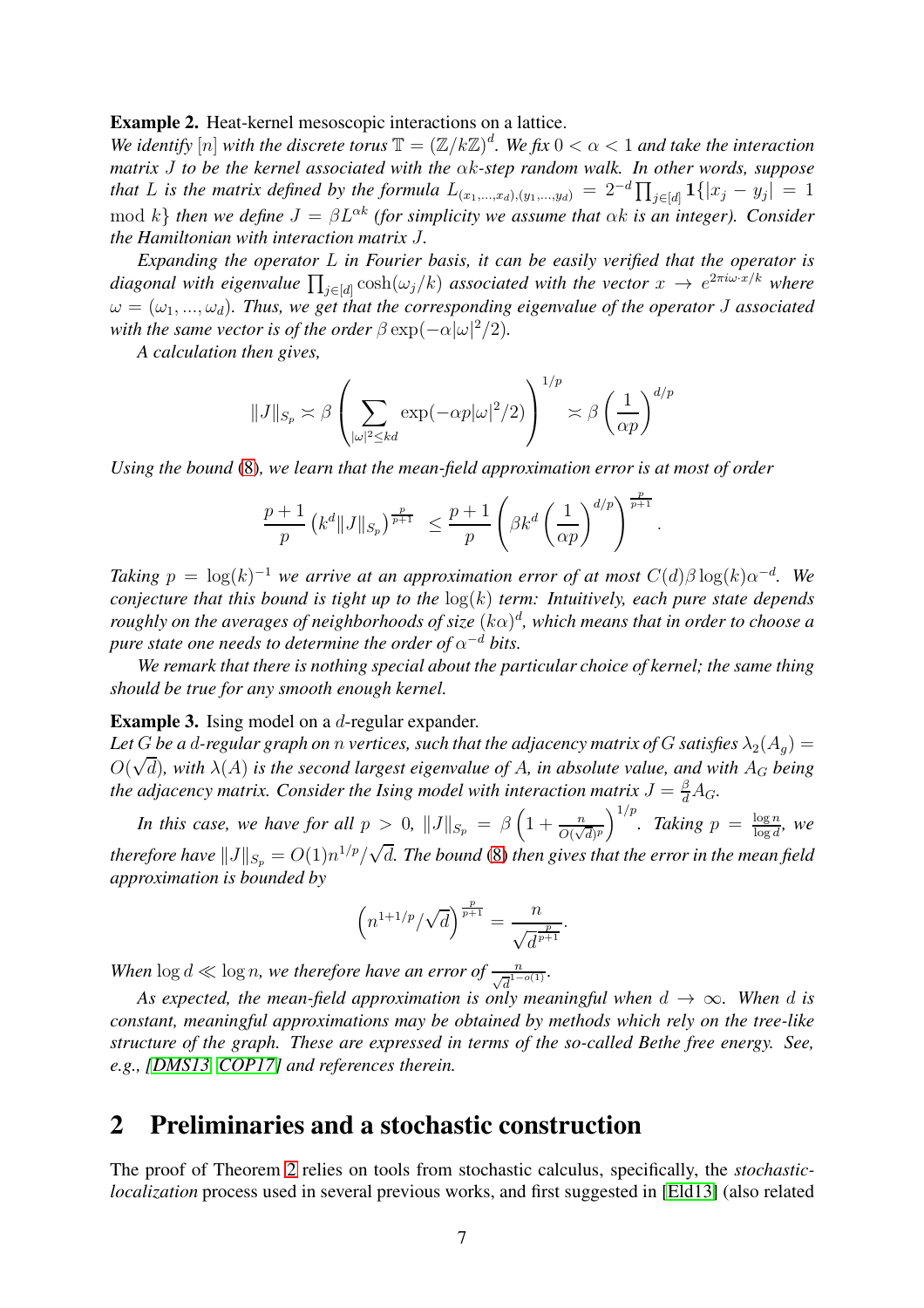to the Skorokhod embedding in [\[Eld16b\]](#page-15-11)). The idea is to construct a process, driven by a Brownian motion, which samples from the measure  $\mu$ . In this section we describe the construction of the process and establish some properties which will be useful in our proof. The derivation of most of the properties needed for us, as well as the existence of the construction, have already been carried out in [\[EMZ18\]](#page-15-12). For the reader's convenience, we repeat the heuristic calculations needed for our proof, but we will often refer elsewhere for a more rigorous derivation.

In order to define our construction, we fix a standard Brownian motion  ${B_t}_{t\geq0}$  adapted to a filtration  $\mathcal{F}_t$  and a positive-definite matrix Q which is a parameter of our construction. Our key definition will be a measure valued process  $\{\mu_t\}_{t>0}$  which will be constructed via its density with respect to  $\mu$ , denoted by

$$
F_t(x) := \frac{d\mu_t}{d\mu}(x).
$$

Then, the process is defined via the equation

<span id="page-7-0"></span>
$$
F_0(x) = 1, \quad dF_t(x) = F_t(x)(x - a_t) \cdot QdB_t, \quad \forall x \in \mathbb{R}^n
$$
\n
$$
(10)
$$

where  $a_t = \int_{\mathbb{R}^n} x F_t(x) \mu(dx)$ .

The above is an infinite system of stochastic differential equations. However, a different point of view (to be seen later on), will reveal that it can be viewed as an Itô process of a space of finite dimension. The existence of the process and some of its basic properties are summarized in the following proposition whose proof can be found in [\[Eld16b,](#page-15-11) [EMZ18\]](#page-15-12).

<span id="page-7-1"></span>**Proposition 7.** *Equation* [\(10\)](#page-7-0) *admits a unique solution and the measure-valued process*  $\mu_t$  *has the following properties,*

- *1.*  $\mu_0 = \mu$ ,
- 2.  $\mu_t$  is almost-surely a probability measure for all  $t \geq 0$ .
- 3. For any continuous and bounded  $\varphi : \mathbb{R}^d \to \mathbb{R}$ ,  $\int_{\mathbb{R}^d} \varphi(x) \mu_t(dx)$  is a martingale.

*Proof.* (sketch). To see that Equation [\(10\)](#page-7-0) is equivalent to a finite-dimensional Itô process, observe that by Itô's formula we have

$$
d \log F_t(x) = (x - a_t) \cdot Q d B_t - \frac{1}{2} |Q(x - a_t)|^2 dt.
$$

By integrating, one obtains,

$$
F_t(x) = \exp \left( \int_0^t (x - a_s) \cdot Q dB_s - \frac{1}{2} \int_0^t |Q(x - a_s)|^2 ds \right)
$$

In other words, for all t there exists  $C_t \in \mathbb{R}$  and  $w_t \in \mathbb{R}^n$  such that

$$
F_t(x) = C_t \exp\left(\langle w_t, x \rangle - \frac{1}{2}t|Qx|^2\right).
$$

Thus, equation [\(10\)](#page-7-0) can be written in terms of the process  $w_t$  which is finite-dimensional (this is done in detail in [\[EMZ18\]](#page-15-12)). We turn to proving Properties 1-3.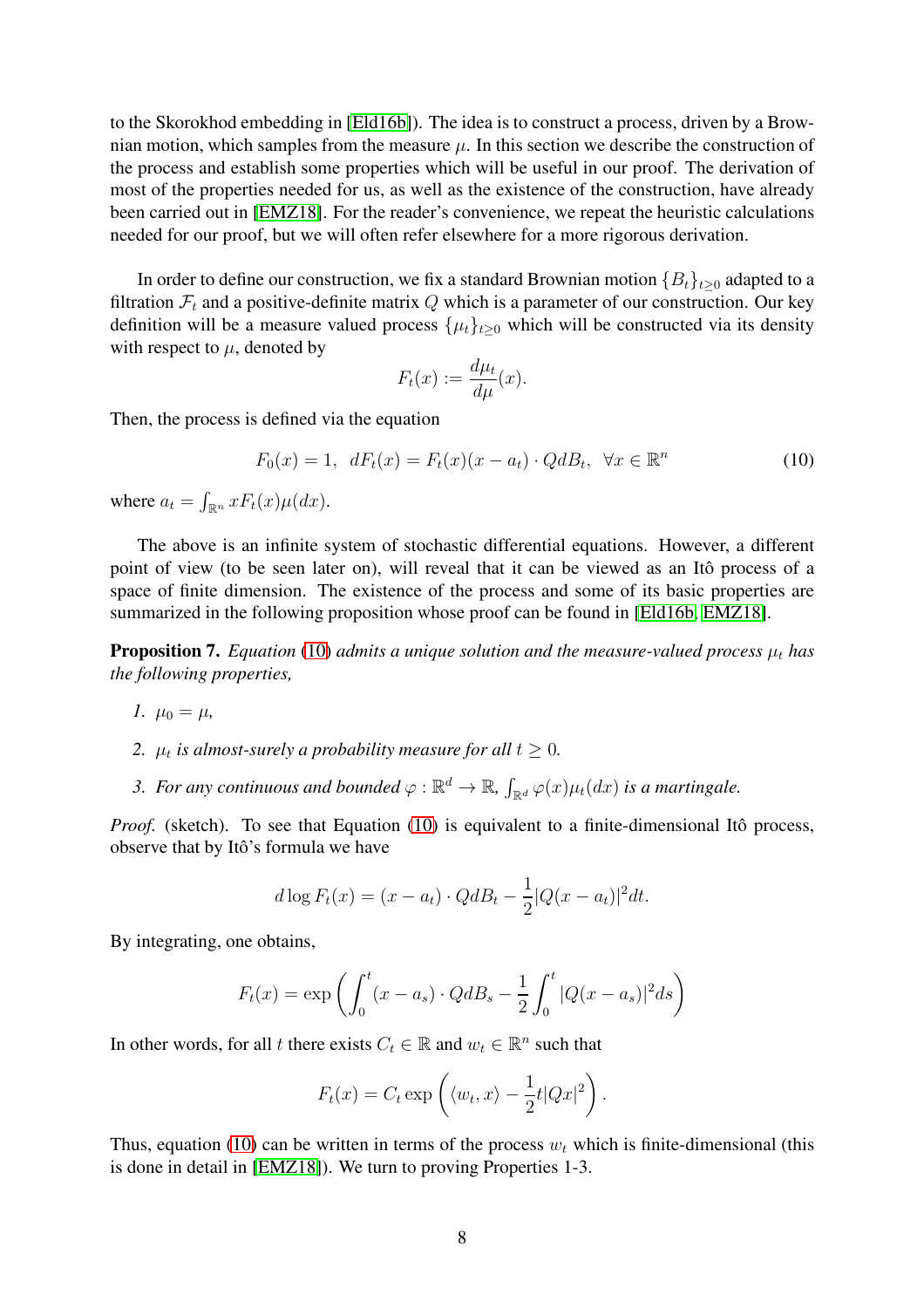Property 1 follows by definition. Property 2 follows from the calculation

$$
d\int \mu_t(dx) = \int d\mu_t(dx) = \int \left( F_t(x - a_t) \cdot Q dB_t \right) \mu(dx) = \left( \int x F_t(x) \mu(dx) - a_t \right) \cdot Q dB_t = 0.
$$

Property 3 follows from from the fact that, by Equation [\(10\)](#page-7-0),  $F_t(x)$  is a martingale for all  $x \in \mathbb{R}^n$ combined with a stochastic Fubini theorem.

Our main theorem will rely on the analysis of the evolution of the covariance matrix of the measure  $\mu_t$  as well as its entropy. To this end, we denote

$$
A_t := \text{Cov}(\mu_t) = \int_{\mathbb{R}^n} x^{\otimes 2} \mu_t(dx) - a_t^{\otimes 2}.
$$

Our goal is to calculate the differential of this process. We begin with,

$$
da_t = d \int_{\mathbb{R}^d} x \mu_t(dx)
$$
  
= 
$$
\int_{\mathbb{R}^d} x d\mu_t(dx)
$$
  
= 
$$
\left( \int_{\mathbb{R}^d} x \otimes (x - a_t) \mu_t(dx) \right) Q dB_t
$$
  
= 
$$
\left( \int_{\mathbb{R}^d} (x - a_t)^{\otimes 2} \mu_t(dx) \right) Q dB_t
$$
  
= 
$$
A_t Q dB_t.
$$

By Ito's isometry, the last equation implies that

$$
\frac{d}{dt}\mathbb{E}\left[a_t^{\otimes 2}\right] = \mathbb{E}[A_t Q^2 A_t].
$$

Since the quantity  $\int_{\mathbb{R}^d} x^{\otimes 2} \mu_t(dx)$  is a martingale (by Property 3 of Proposition [7\)](#page-7-1), we immediately obtain that for all  $t > 0$ ,

<span id="page-8-0"></span>
$$
\frac{d}{dt}\mathbb{E}\left[QA_tQ\right] = -Q\frac{d}{dt}\mathbb{E}\left[a_t^{\otimes 2}\right]Q = -\mathbb{E}\left[(QA_tQ)^2\right] \preceq -\mathbb{E}[QA_tQ]^2.
$$
\n(11)

**Lemma 8.** *For any background measure*  $\nu$  *such that*  $H_{\nu}(\mu)$  *is defined, we have* 

<span id="page-8-1"></span>
$$
H_{\nu}(\mu) - \mathbb{E}H_{\nu}(\mu_t) = \frac{1}{2} \int_0^t \mathbb{E} \text{Tr}(QA_s Q) ds.
$$
 (12)

*Proof.* In the calculation, for an Itô process  $S_t$ , we will use the convention

 $dS_t = f_t dt +$  martingale,

to specify that the process  $S_t - \int_0^t f_s ds$  is a martingale. Since we assume that  $H_\nu(\mu)$  is defined, we have that  $\mu$  is absolutely continuous with respect to  $\nu$ . Denote  $f(x) = \frac{d\mu}{d\nu}(x)$ . Then,

$$
H_{\nu}(\mu_t) = -\int \log(f(x)F_t(x))\mu_t(dx)
$$
  
= 
$$
-\int \log f(x)\mu_t(dx) - \int \phi(F_t(x))\mu(dx).
$$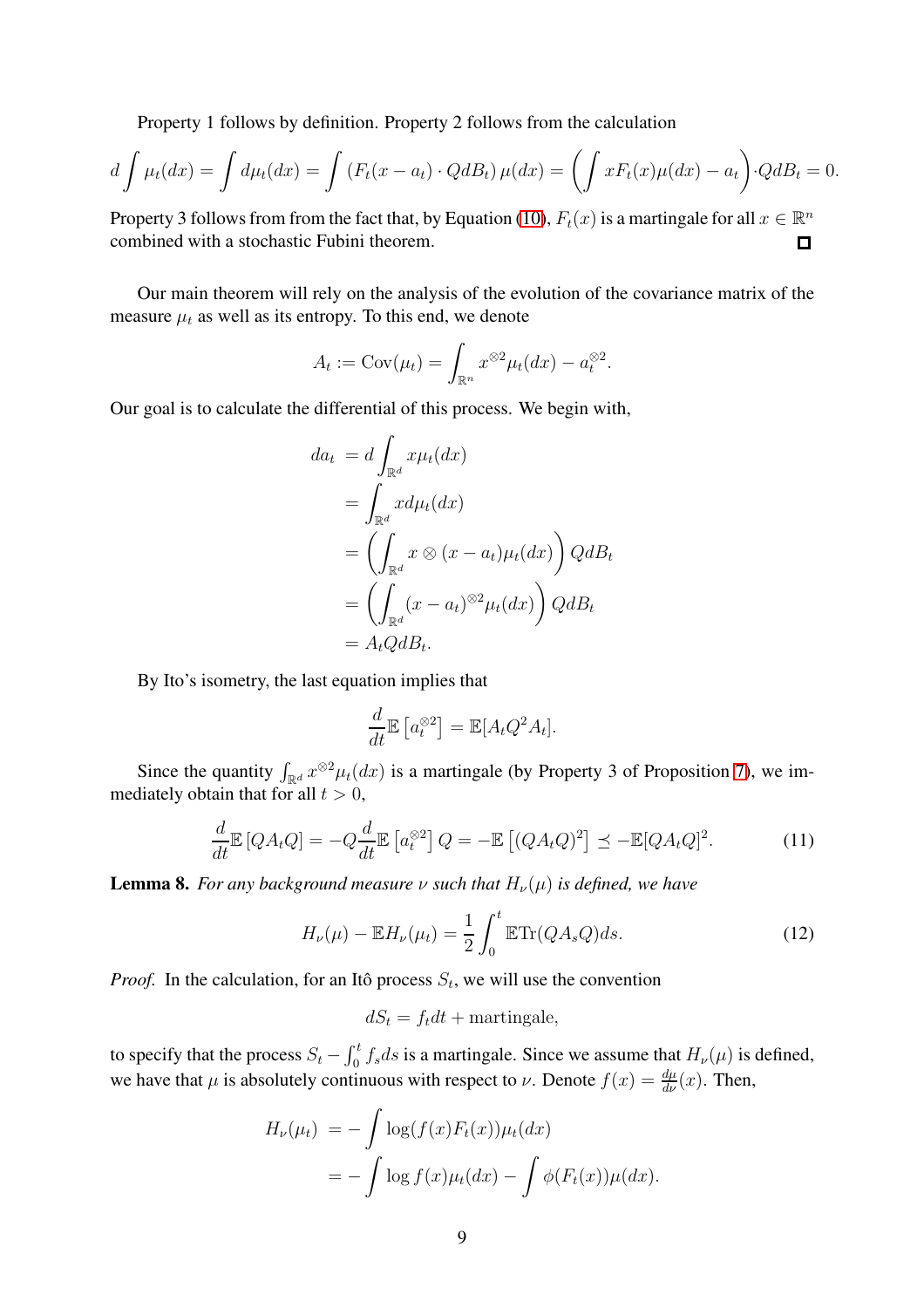where  $\phi(x) = x \log x$ . The first summand is a martingale according to Property 3 in Proposition [7.](#page-7-1) Moreover,  $F_t(x)$  is a martingale, which implies by Itô's lemma that

$$
\mathbb{E}\left[H_{\nu}(\mu) - H_{\nu}(\mu_t)\right] = \frac{1}{2} \mathbb{E}\left[\int_{\mathbb{R}^n} \left(\int_0^t \phi''(F_t(x))d[F(x)]_t\right) d\mu(x)\right]
$$

where  $[F(x)]_t$  denotes the quadratic variation process of the martingale  $F_t(x)$ . Equation [\(10\)](#page-7-0) gives that

$$
\frac{d[F(x)]_t}{dt} = |Q(x - a_t)|^2 F_t(x)^2.
$$

Combining the last two displays yields,

$$
H_{\nu}(\mu) - \mathbb{E}\left[H_{\nu}(\mu_t)\right] = \frac{1}{2} \mathbb{E}\left[\int_{\mathbb{R}^n} \left(\int_0^t |Q(x - a_s)|^2 F_s(x) ds\right) \mu(dx)\right]
$$
  

$$
= \frac{1}{2} \mathbb{E}\left[\int_0^t \left(\int_{\mathbb{R}^n} |Q(x - a_s)|^2 \mu_s(dx)\right) ds\right]
$$
  

$$
= \frac{1}{2} \int_0^t \mathbb{E} \text{Tr}(QA_sQ)ds,
$$

which is the desired result.

## 3 Proof of the decomposition theorem

This section is dedicated to the proof of Theorem [2.](#page-2-0) Fix two probability measures  $\mu, \nu$  on  $\mathbb{R}^n$ and a positive-definite matrix L. The decomposition will be given by the random measure  $\mu_{\varepsilon}$ obtained by the construction laid out in Section [2,](#page-6-0) with the choice  $Q = L^{1/2}$ . In other words, suppose that the Brownian motion is defined over an underlying probability space  $(\Omega, \Sigma, m)$ , also equipped with the corresponding filtration  $\mathcal{F}_t$ . Let  $\tau$  be a  $\mathcal{F}_t$ -stopping time. Then  $\mu_{\tau}$  is a measure-valued random variable over the probability space  $\Omega$ . For  $\theta \in \Omega$  we then define  $\mu_{\theta} = \mu_{\tau}(\theta)$ . By Proposition [7,](#page-7-1) Property 3, we have that

$$
\mathbb{E}[\mu_{\tau}(A)] = \mu(A)
$$

for every measurable  $A \subset \mathbb{R}^n$ , which is equivalent to the decomposition formula [\(1\)](#page-2-1). Writing  $A_t = \text{Cov}(\mu_t)$  and keeping in mind the choice  $Q^2 = L$ , the proof of Theorem [2](#page-2-0) thus amounts to establishing properties [\(2\)](#page-2-2), [\(3\)](#page-2-3) and [\(4\)](#page-2-4) which, may be written differently as

<span id="page-9-2"></span>
$$
H(\mu) - \mathbb{E}H(\mu_{\tau}) \le \log \det(Q^2 A_0 + \mathrm{Id}),\tag{13}
$$

<span id="page-9-1"></span>
$$
Q \mathbb{E} A_{\tau} Q \preceq \text{Id},\tag{14}
$$

and

<span id="page-9-0"></span>
$$
\mathbb{E}\left[\left(QA_{\tau}Q\right)^{2}\right] \leq Q A_{0} Q, \tag{15}
$$

respectively.

Define the stopping time  $\tau$  to be uniform in the interval [1, 2], independent of the Brownian motion  $B_t$ . We begin with the bound [\(15\)](#page-9-0). By Equation [\(11\)](#page-8-0), we deduce that  $t \to \mathbb{E}[QA_tQ]$  is decreasing in the positive-definite sense, and thus

$$
QA_0Q \succeq \mathbb{E}[QA_1Q] \succeq \mathbb{E}[QA_1Q] - \mathbb{E}[QA_2Q] \stackrel{(11)}{=} \mathbb{E}\int_1^2 (QA_tQ)^2 dt = \mathbb{E}\left[ (QA_\tau Q)^2 \right],
$$

 $\Box$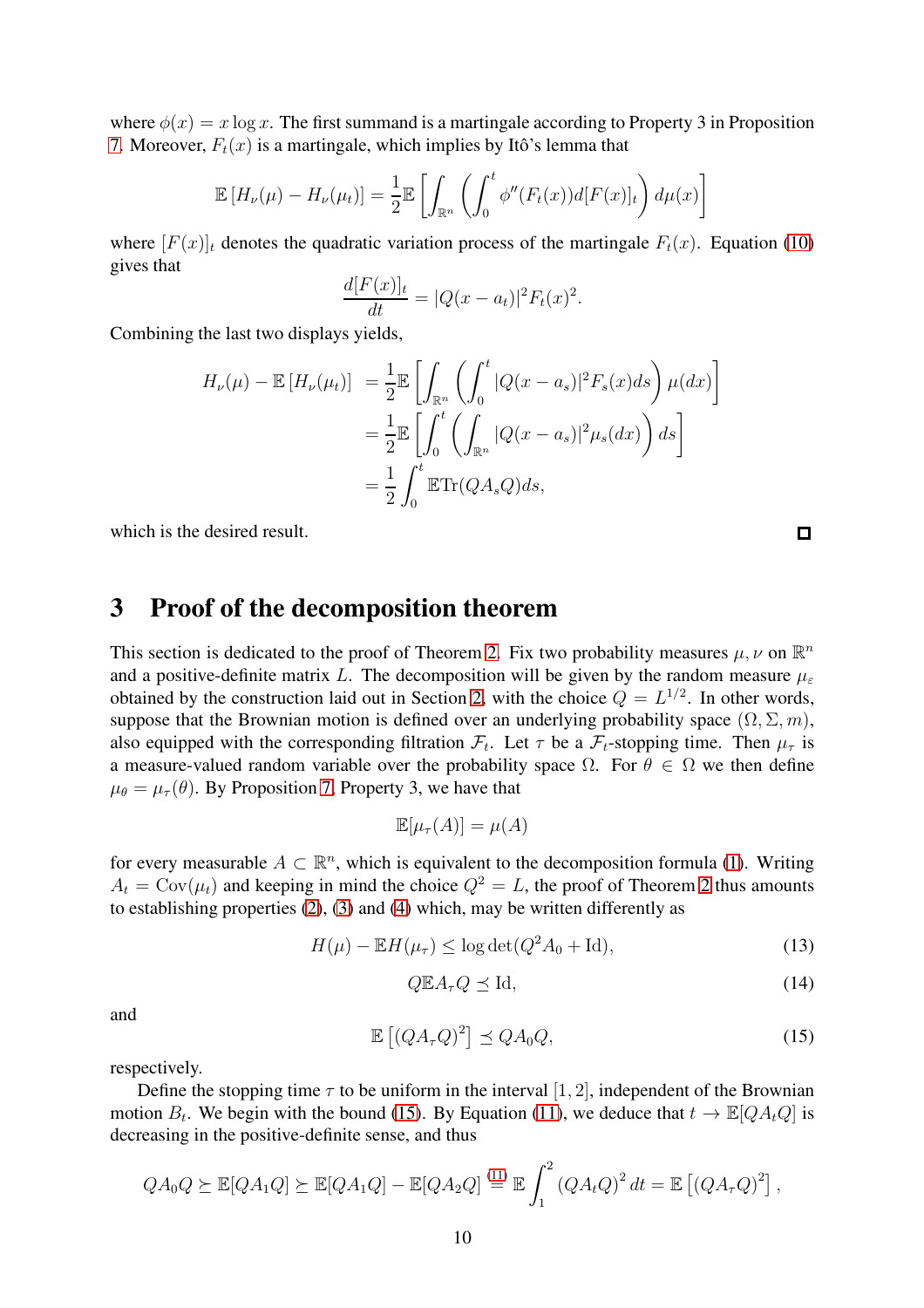where the second inequality uses the fact that  $Q$  and  $A_t$  are positive-definite, and the last equality uses the fact that  $\tau$  is independent of the Brownian motion. The bound [\(15\)](#page-9-0) is established.

We proceed to the bound  $(14)$ , for which we need the following lemma.

**Lemma 9.** Let  $s > 0$ . Let  $f(t)$  be a function which is continuous on [0, s], is differentiable in  $(0, s)$  *and which satisfies*  $f(0) > 0$  *and* 

$$
f'(t) \le -f(t)^2
$$

*for all*  $t \in (0, s)$ *. Then we have,* 

$$
f(s) \le \frac{1}{s + \frac{1}{f(0)}} \le \frac{1}{s}.
$$

*Proof.* The result is a direct consequence of Gronwall's inequality and the fact that the function  $t \to \frac{1}{t+a}$  solves the equation  $f'(t) = -f(t)^2$ .  $\Box$ 

Equation [\(11\)](#page-8-0) and Jensen's inequality give that for all  $\theta \in \mathbb{S}^{n-1}$ ,

$$
\frac{d}{dt}\mathbb{E}[\langle \theta, QA_tQ\theta \rangle] \le -\langle \theta, \mathbb{E}[QA_tQ]^2\theta \rangle \le -\mathbb{E}[\langle \theta, QA_tQ\theta \rangle]^2.
$$

In conjunction with the above lemma, we learn that

<span id="page-10-0"></span>
$$
\mathbb{E}[\langle \theta, QA_t Q\theta \rangle] \le \frac{1}{t + \frac{1}{\langle \theta, QA_0 Q\theta \rangle}}, \ \forall \theta \in \mathbb{S}^{n-1}.
$$
 (16)

Since  $A_0$  is positive definite and since  $\tau > 1$  almost surely and  $\tau$  is independent of the process  $A_t$ , equation [\(14\)](#page-9-1) follows.

It remains to prove [\(13\)](#page-9-2). To that end, Equation [\(12\)](#page-8-1) with the fact that  $\tau$  is independent from the process  $A_t$  give

$$
H(\mu) - \mathbb{E}[H(\mu_{\tau})] = \frac{1}{2} \mathbb{E}_{\tau} \left[ \int_0^{\tau} \mathbb{E}[\text{Tr}(QA_sQ)]ds \right] \leq \frac{1}{2} \int_0^2 \mathbb{E}[\text{Tr}(QA_sQ)]ds.
$$

Let  $u_1, \ldots, u_n$  be a basis composed of unit eigenvectors of  $QA_0Q$ . The formula  $\int_0^2$  $\frac{1}{t+\frac{1}{a}}dt =$  $log(2a + 1)$  gives,

$$
\int_0^2 \mathbb{E}[\text{Tr}(QA_tQ)]dt = \sum_{i \in [n]} \int_0^2 \mathbb{E}[\langle u_i, QA_tQu_i \rangle]dt
$$
  

$$
\stackrel{(16)}{\leq} \sum_{i \in [n]} \int_0^2 \frac{1}{t + \langle u_i, QA_0Qu_i \rangle^{-1}} dt
$$
  

$$
= \sum_{i \in [n]} \log(2\langle u_i, QA_0Qu_i \rangle + 1)
$$
  

$$
= \log \det(2QA_0Q + \text{Id}) \leq 2 \log \det(QA_0Q + \text{Id}).
$$

The conjunction of the last two displays gives [\(13\)](#page-9-2) and completes the proof of Theorem [2.](#page-2-0)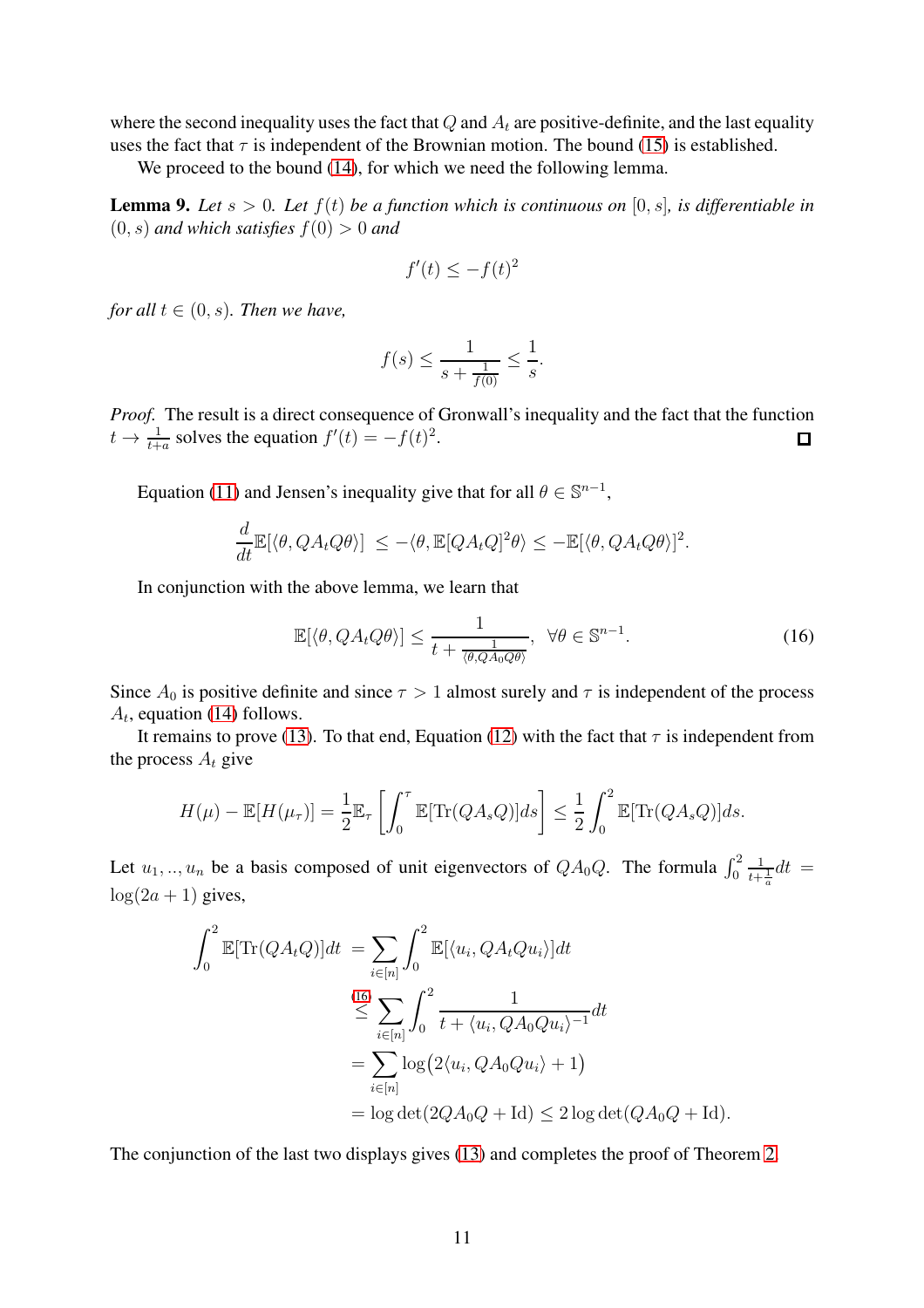### 4 The mean-field approximation

In this section, we prove Theorem [5](#page-5-2) and Corollary [6.](#page-5-3)

*Proof of Theorem [5.](#page-5-2)* We invoke Theorem [2](#page-2-0) with  $L = \tilde{J}^{1/2} = (J^2)^{1/4}$ , to obtain a measure m on an index set  $\mathcal{I}$ , with

<span id="page-11-0"></span>
$$
\mathbb{E}_{\theta \sim m} \left( H(\mu) - H(\mu_{\theta}) \right) \le \log \det \left( \tilde{J}^{1/2} \text{Cov}(\mu) \tilde{J}^{1/2} + \text{Id} \right) \tag{17}
$$

and

$$
\mathbb{E}_{\theta \sim m} \tilde{J}^{1/2} \text{Cov}(\mu_{\theta}) \tilde{J}^{1/2} \preceq \text{Id}.
$$

Note that by the law of total variance, we have

$$
\mathbb{E}_{\theta \sim m} \tilde{J}^{1/2} \text{Cov}(\mu_{\theta}) \tilde{J}^{1/2} \preceq \tilde{J}^{1/2} \text{Cov}(\mu) \tilde{J}^{1/2}.
$$

Denoting the  $u_1, ..., u_n$  the unit eigenvectors of the matrix  $\tilde{J}^{1/2}Cov(\mu)\tilde{J}^{1/2}$  with  $\lambda_1, ..., \lambda_n$  being the corresponding eigenvalues, the two last inequalities give

$$
\mathbb{E}_{\theta \sim m} \langle u_i, \tilde{J}^{1/2} \text{Cov}(\mu_\theta) \tilde{J}^{1/2} u_i \rangle \le \min(\lambda_i, 1) \le 2 \log(1 + \lambda_i).
$$

Thus,

<span id="page-11-1"></span>
$$
\mathbb{E}_{\theta \sim m} \text{Tr}(\tilde{J} \text{Cov}(\mu_{\theta})) \le 2 \log \det(\tilde{J}^{1/2} \text{Cov}(\mu) \tilde{J}^{1/2} + \text{Id}). \tag{18}
$$

For a measure  $\rho$  on  $(\mathbb{R}^k)^n$ , denote by  $\xi(\rho)$  the unique measure such that its marginals on every  $\mathbb{R}^k$  are independent, and identical to the corresponding marginals of  $\rho$ .

Note that for a random vector  $X = (X_1, ..., X_{nk})$ , if we define  $\tilde{X} = (\tilde{X_1}, ..., \tilde{X}_{nk})$  such that  $\tilde{X}_i$  are independent random variables and that  $X_i$  and  $\tilde{X}_i$  have the same distribution, then

$$
\mathbb{E}f(X) = \sum_{i,j} J_{i,j} \mathbb{E}[X_i X_j] + \sum_i h_i \mathbb{E}[X_i]
$$
  
= 
$$
\sum_{i,j} J_{i,j} (\mathbb{E}[X_i] \mathbb{E}[X_j] + \text{Cov}(X_i, X_j)) + \sum_i h_i \mathbb{E}[X_i]
$$
  
= 
$$
\mathbb{E}f(\tilde{X}) + \text{Tr}(J\text{Cov}(X)) \leq \mathbb{E}f(\tilde{X}) + \text{Tr}(\tilde{J}\text{Cov}(X)).
$$

This implies that  $\int f d\rho \le \int f d\xi(\rho) + \text{Tr}(\tilde{J}\text{Cov}(\rho))$  for all measures  $\rho$ . Moreover, since product distributions maximize entropy among the family of measures with prescribed marginals (when the background measure is a product measure), we have  $H(\rho) \leq H(\xi(\rho))$ . Combining those two facts, we have

$$
\log \int \exp(f) d\nu^{\otimes n} = \int f d\mu + H(\mu)
$$
  
=  $\mathbb{E}_{\theta \sim m} \left( \int f d\mu_{\theta} + H(\mu_{\theta}) - (H(\mu_{\theta}) - H(\mu)) \right)$   
 $\leq \mathbb{E}_{\theta \sim m} \left( \int f d\xi(\mu_{\theta}) + H(\xi(\mu_{\theta})) \right) + \mathbb{E}_{\theta \sim m} \left( H(\mu) - H(\mu_{\theta}) + \text{Tr}(\tilde{J} \text{Cov}(\mu_{\theta})) \right)$   
 $\leq$ <sup>(17) \land (18)</sup>  $\mathbb{E}_{\theta \sim m} \left( \int f d\xi(\mu_{\theta}) + H(\xi(\mu_{\theta})) \right) + 3 \log \det(\tilde{J}^{1/2} \text{Cov}(\mu) \tilde{J}^{1/2} + \text{Id}).$ 

This shows the existence of  $\theta \in \mathcal{I}$  for which the desired inequality holds true. The proof is complete. complete.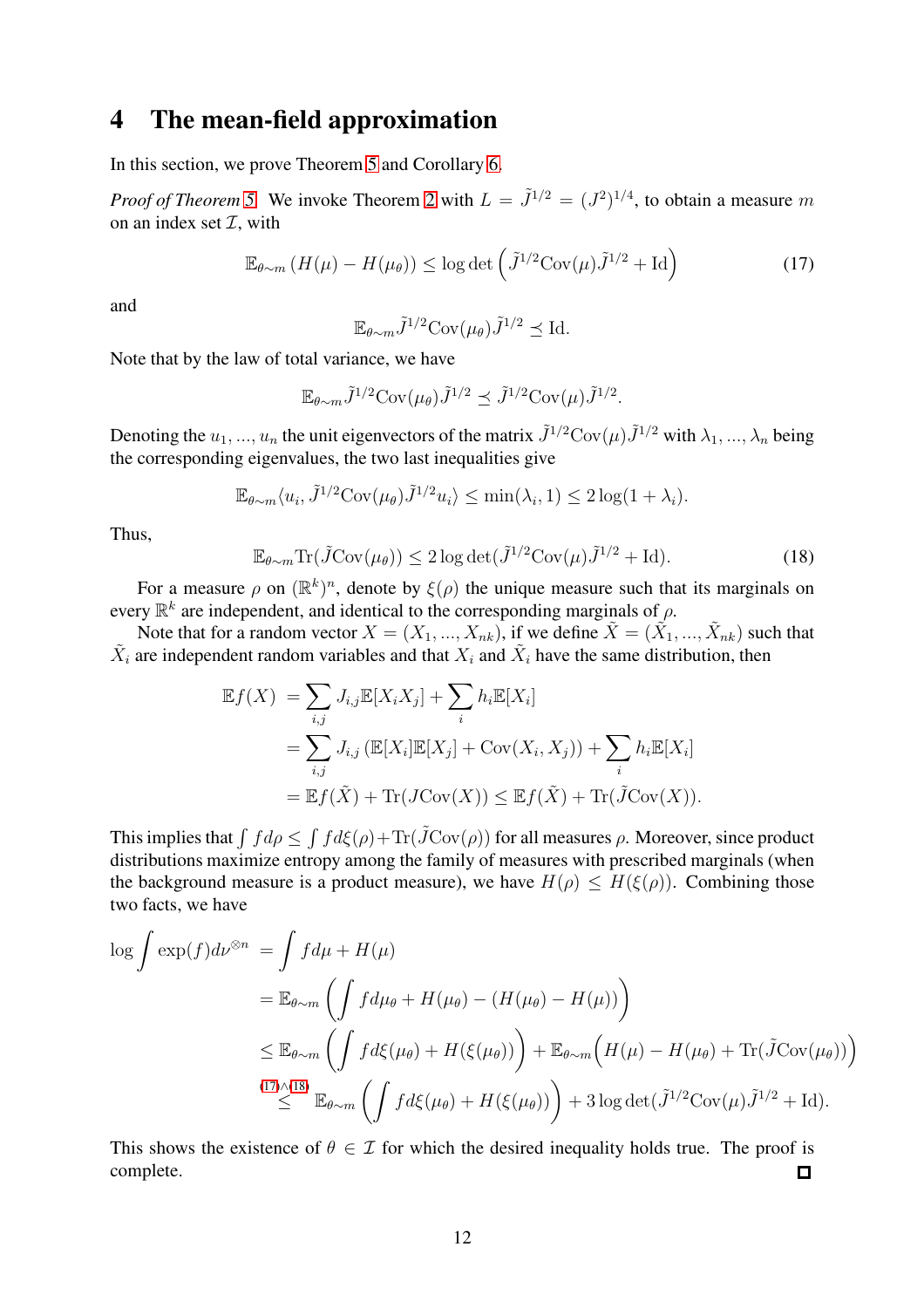We move on to the proof of Corollary [6.](#page-5-3) The proof boils down to estimating the expression  $\log \det(\text{Cov}(\mu)\tilde{J} + \text{Id})$ , which is carried out in the two technical lemmas below.

<span id="page-12-2"></span>**Lemma 10.** Let 
$$
\alpha_i, \beta_i \ge 0
$$
 for  $i \in [n]$  with  $\sum_{i \in [n]} \beta_i \le S$  for some  $S > 0$ . Then for all  $p > 0$ ,

$$
\sum_{i \in [n]} \log(\alpha_i \beta_i + 1) \le \frac{3p + 1}{p} \left( S \|\alpha\|_p \right)^{p/(p+1)}.
$$
 (19)

*Proof.* By reordering, assume without loss of generality that  $\alpha_i$  is decreasing. We use the inequality,

<span id="page-12-0"></span>
$$
\log(1 + \alpha_i \beta_i) \le \max(\log(\alpha_i \beta_i), 0) + \min(\alpha_i \beta_i, 1)
$$
\n(20)

and bound each one of the terms separately, beginning with the first one.

Assume that the sequence  $(\beta_i)_i$  maximizes the expression  $\sum_{i \in [n]} \max(\log(\alpha_i \beta_i), 0)$  among all non-negative sequences whose sum is  $S$ ; such maximum exists due to continuity and compactness. Suppose that the size of the support of the sequence  $(\beta_i)$  is equal to k. We first claim that, without loss of generality we may also assume that the sequence is supported on the first k entries and that

$$
\log(\alpha_i \beta_i) > 0, \ \forall i \in [k].
$$

Indeed, suppose that  $\alpha_j \beta_j \leq 1$  for some  $j \in [k]$ . Then either  $\alpha_i \beta_i \leq 1$  for all  $i \in [k]$  in which case the sum is equal to zero, and otherwise if there is an index  $\ell$  such that  $\alpha_\ell \beta_\ell > 1$ , then we can increase the expression  $\sum_{i\in[k]} \max(\log(\alpha_i\beta_i), 0)$  by increasing  $\beta_\ell$  by  $\varepsilon$  and respectively decreasing  $\beta_j$  by  $\varepsilon$ , for  $\varepsilon$  small enough, contradicting the maximality of  $(\beta_i)_i$ .

It is therefore enough to bound from above the expression  $\sum_{i \in [k]} \log(\alpha_i \beta_i)$ . By concavity, we have that this expression is maximized for the choice  $\beta_i = S/k$ , for all  $i \in [k]$ , thus

$$
\sum_{i \in [k]} \log(\alpha_i \beta_i) \leq \max_k \left( \sum_{i \in [k]} \log \left( \frac{\alpha_i S}{k} \right) \right).
$$

Now, by the generalized mean inequality, for all  $p > 0$ ,

$$
\sum_{i \in [k]} \log(\alpha_i) \leq k \log \left( \frac{1}{k^{1/p}} \left( \sum_{i \in [k]} \alpha_i^p \right)^{1/p} \right)
$$

and therefore

$$
\sum_{i\in[k]} \log\left(\frac{\alpha_i S}{k}\right) \le k \log\left(\frac{S\|\alpha\|_p}{k^{1+1/p}}\right) = \frac{p+1}{p} k \log\left(\frac{(S\|\alpha\|_p)^{\frac{p}{p+1}}}{k}\right).
$$

Using the inequality  $x \log(a/x) \le a/e$ , we finally arrive at

<span id="page-12-1"></span>
$$
\sum_{i\in[n]} \max(\log(\alpha_i \beta_i), 0) \le \frac{p+1}{ep} \left( S \|\alpha\|_p \right)^{\frac{p}{p+1}}.
$$
 (21)

We now move on to the term  $\sum_{i \in [n]} \min(\alpha_i \beta_i, 1)$ . Recalling that the sequence  $(\alpha_i)$  is positive and decreasing, a moment of reflection reveals that under the constraint  $\sum_i \beta_i = S$ , this expression is maximized for the choice  $\beta_i = 1/\alpha_i$  for all  $i \leq k$ , for some k, and  $\beta_i = 0$  for all  $i \geq k+1$ , in which case  $\sum_{i \in [n]} \min(\alpha_i \beta_i, 1) \leq k+1$ . Now, we have

$$
\sum_{i \in [k]} \frac{1}{\alpha_i} = \sum_{i \in [k]} \beta_i \le S
$$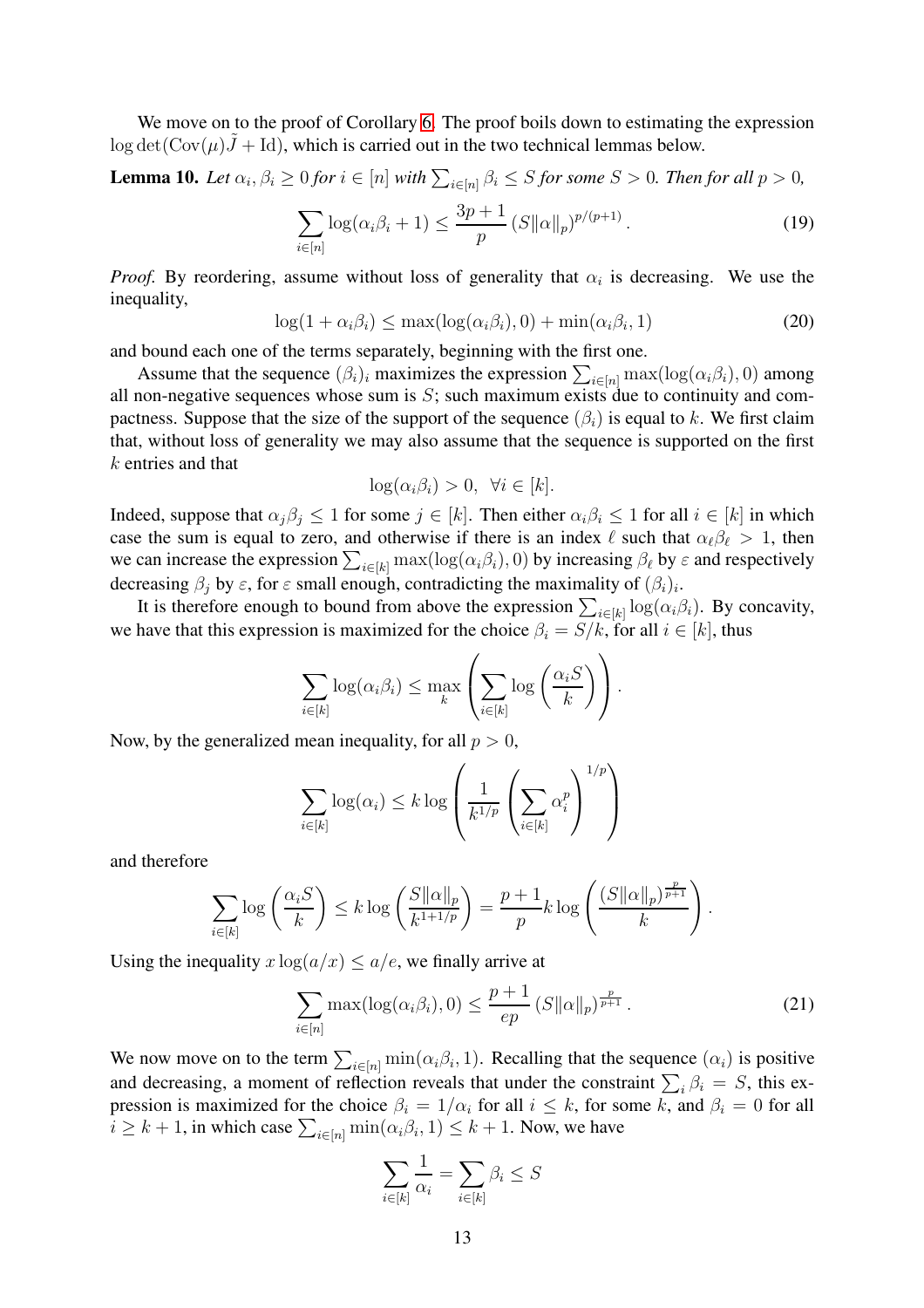and therefore, for all  $p > 0$ ,

$$
\left(\frac{1}{k}\sum_{i\in[k]}\alpha_i^p\right)^{1/p} \ge \left(\frac{1}{k}\sum_{i\in[k]}\frac{1}{\alpha_i}\right)^{-1} \ge \frac{k}{S}.
$$

This implies  $k \leq (S||\alpha||_p)^{\frac{p}{p+1}}$ , which gives

$$
\sum_{i\in[n]} \min(\alpha_i\beta_i, 1) \leq 2 (S||\alpha||_p)^{\frac{p}{p+1}}.
$$

Combining this inequality with [\(20\)](#page-12-0) and [\(21\)](#page-12-1) finishes the proof.

<span id="page-13-0"></span>Lemma 11. *Let* A, B *be two positive-definite matrices such that the eigenvalues of* A *are*  $\alpha_1, \ldots, \alpha_n$  and such that  $\text{Tr}(B) \leq S$ . Then

$$
\log \det(AB + \mathrm{Id}) \le \max \left\{ \sum_{i \in [n]} \log(\alpha_i \beta_i + 1); \sum_{i \in [n]} \beta_i = S \text{ and } \beta_i \ge 0, \ \forall i \in [n] \right\}.
$$

*Proof.* Without loss of generality, we can assume that A is diagonal since  $\det(AB + I)$  $\det((UAU^{-1})UBU^{-1}+I)$  and  $\text{Tr}(UBU^{-1}) = \text{Tr}(B)$  for all orthogonal matrices U. Moreover, we remark that

$$
\log \det(AB + \mathrm{Id}) = \log \det(A^{1/2}BA^{1/2} + \mathrm{Id}).
$$

Now, let  $B'$  and  $B''$  be the diagonal and off-diagonal parts of  $B$  respectively. Then,

$$
A^{1/2}BA^{1/2} + \text{Id} = A^{1/2}B'A^{1/2} + \text{Id} + A^{1/2}B''A^{1/2}.
$$

Note that the matrix  $A^{1/2}B'A^{1/2} + \text{Id}$  is diagonal whereas the matrix  $A^{1/2}B''A^{1/2}$  is a symmetric matrix with zeros on its diagonal. Define,

$$
f(t) := \log \det \left( A^{1/2} B' A^{1/2} + \mathrm{Id} + t A^{1/2} B'' A^{1/2} \right).
$$

Since the determinant is a log-concave function on the positive-definite cone, and since both matrices  $A^{1/2}B'A^{1/2}$  + Id and  $A^{1/2}B'A^{1/2}$  + Id +  $A^{1/2}B''A^{1/2}$  lie in the positive-definite cone, we conclude that the function  $f(t)$  is concave on [0, 1]. We claim that  $f'(0) = 0$ . Indeed, expanding the expression for the determinant, we remark that every permutation that makes a nonzero contribution is either the identity or has at least two non-fixed points. It follows that  $f(t) = f(0) + O(t^2)$ . In conjunction with the concavity of f, we learn that  $f(1) \le f(0)$ . Thus, denoting the diagonal values of B' by  $\beta_1, ..., \beta_n$ , we have arrived at the inequality

$$
\log \det (AB + \mathrm{Id}) \le \sum_{i \in [n]} \log (\alpha_i \beta_i + 1)
$$

with  $\beta_i \geq 0$  for all  $i \in [n]$  and  $\sum_i \beta_i \leq S$ . The proof is complete.

 $\Box$ 

We are now ready to prove the corollary.

 $\Box$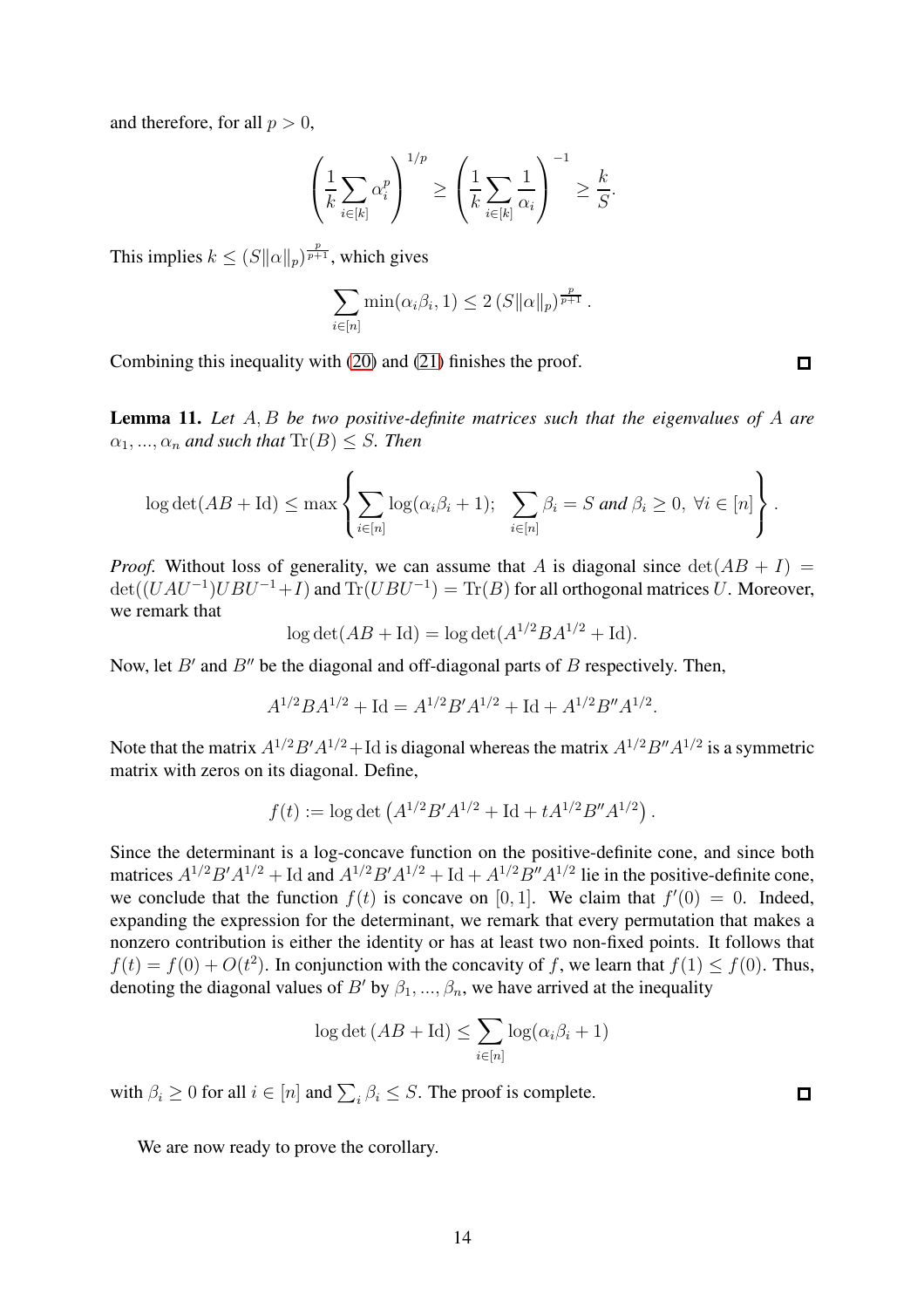*Proof of Corollary [6.](#page-5-3)* The combination of Equation [\(6\)](#page-5-4) with Lemma [11](#page-13-0) teaches us that

$$
\int f d\xi + H_{\nu^{\otimes n}}(\xi) \ge \log Z - \mathcal{S}(J, \text{Tr}(\text{Cov}(\mu)))
$$

.

 $\Box$ 

Now, since the diameter of the support of  $\nu$  is D, we have that the diameter of the support of  $\nu^{\otimes n}$  is  $D\sqrt{n}$ , which gives that  $\text{Tr}(\text{Cov}(\mu)) \leq \int |x|^2 d\mu \leq D^2n$ . This proves [\(7\)](#page-5-5).

An application of Lemma [10](#page-12-2) now teaches us that for all  $p > 0$ ,

$$
\mathcal{S}(J, D^2n) \leq 3\frac{p+1}{p} \left( D^2n ||\alpha||_p \right)^{p/(p+1)},
$$

which proves equation [\(8\)](#page-5-0).

Finally, to prove equation [\(9\)](#page-5-1), we note that if  $\sum_i \beta_i \leq D^2 n$  and  $(\alpha_i)_i$  are the eigenvalues of  $\tilde{J}$ , then

$$
\sum_{i\in[n]}\log(\alpha_i\beta_i+1)\leq \text{Rank}(J)\log\left(\max_{i\in[n]}\alpha_i\max_{i\in[n]}\beta_i+1\right)\leq \text{Rank}(J)\log\left(\|J\|_{OP}D^2n+1\right),
$$

as needed.

#### Acknowledgements

I'd like to thank Vishesh Jain, Frederic Koehler and Andrej Risteski for pointing out to me that the approximation in the example of the Curie-Weiss model is sharp, and for several other suggestions regarding the presentation of this manuscript. We are also thankful to Ofer Zeitouni and to the anonymous referee for useful comments and suggestions.

### References

<span id="page-14-4"></span><span id="page-14-3"></span><span id="page-14-1"></span>795, 2018.

<span id="page-14-6"></span><span id="page-14-5"></span><span id="page-14-2"></span><span id="page-14-0"></span>[Aug18] Fanny Augeri. Nonlinear large deviation bounds with applications to traces of wigner matrices and cycles counts in erds-renyi graphs, 2018. arXiv:1810.01558. [Aug19] Fanny Augeri. A transportation approach to the mean-field approximation, 2019. arXiv:1903.08021. [Aus18] Tim Austin. The structure of low-complexity gibbs measures on product spaces, 2018. arXiv:1810.07278. [BCO16] Victor Bapst and Amin Coja-Oghlan. Harnessing the Bethe free energy. *Random Structures Algorithms*, 49(4):694–741, 2016. [BM17] Anirban Basak and Sumit Mukherjee. Universality of the mean-field for the Potts model. *Probab. Theory Related Fields*, 168(3-4):557–600, 2017. [CD16] Sourav Chatterjee and Amir Dembo. Nonlinear large deviations. *Adv. Math.*, 299:396–450, 2016. [COKPZ18] Amin Coja-Oghlan, Florent Krzakala, Will Perkins, and Lenka Zdeborová. Information-theoretic thresholds from the cavity method. *Adv. Math.*, 333:694–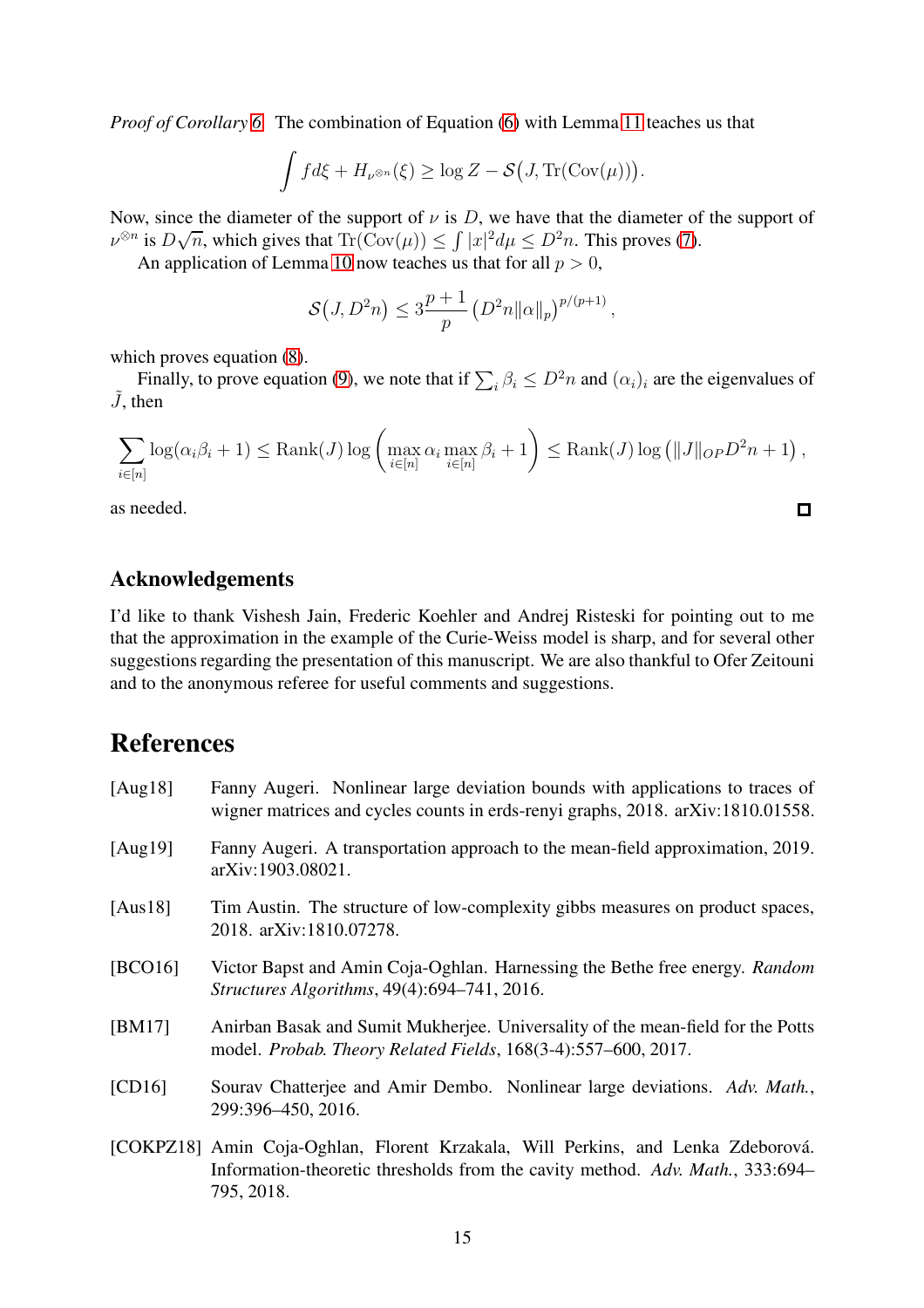- <span id="page-15-1"></span>[COP17] Amin Coja-Oghlan and Will Perkins. Bethe states of random factor graphs, 2017. arXiv:1709.03827.
- <span id="page-15-9"></span>[DMS13] Amir Dembo, Andrea Montanari, and Nike Sun. Factor models on locally treelike graphs. *Ann. Probab.*, 41(6):4162–4213, 2013.
- <span id="page-15-7"></span>[EG17] Ronen Eldan and Renan Gross. Decomposition of mean-field gibbs distributions into product measures, 2017. Electronic Journal of Probability, to appear (arXiv:1708.05859).
- <span id="page-15-10"></span>[Eld13] Ronen Eldan. Thin shell implies spectral gap up to polylog via a stochastic localization scheme. *Geom. Funct. Anal.*, 23(2):532–569, 2013.
- <span id="page-15-6"></span>[Eld16a] Ronen Eldan. Gaussian-width gradient complexity, reverse log-sobolev inequalities and nonlinear large deviations, 2016. Geom. Funct. Anal., to appear.
- <span id="page-15-11"></span>[Eld16b] Ronen Eldan. Skorokhod embeddings via stochastic flows on the space of Gaussian measures. *Ann. Inst. Henri Poincare Probab. Stat. ´* , 52(3):1259–1280, 2016.
- <span id="page-15-12"></span>[EMZ18] Ronen Eldan, Dan Mikulincer, and Alex Zhai. The central limit theorem in high dimensions: quantitative bounds via martingale embedding. 2018. arXiv:1806.09087.
- <span id="page-15-5"></span>[JKM17] Vishesh Jain, Frederic Koehler, and Elchanan Mossel. Approximating partition functions in constant time, 2017. arXiv:1711.01655.
- <span id="page-15-8"></span>[JKM18] Vishesh Jain, Frederic Koehler, and Elchanan Mossel. The mean-field approximation: Information inequalities, algorithms, and complexity. In Sébastien Bubeck, Vianney Perchet, and Philippe Rigollet, editors, *Proceedings of the 31st Conference On Learning Theory*, volume 75 of *Proceedings of Machine Learning Research*, pages 1326–1347. PMLR, 06–09 Jul 2018.
- <span id="page-15-0"></span>[JKR18] Vishesh Jain, Frederic Koehler, and Andrej Risteski. Mean-field approximation, convex hierarchies, and the optimality of correlation rounding: a unified perspective, 2018. arXiv:1808.07226.
- <span id="page-15-3"></span>[Mon08] Andrea Montanari. Estimating random variables from random sparse observations. *European Transactions on Telecommunications*, 19:385–403, 2008.
- <span id="page-15-2"></span>[MR17] Pasin Manurangsi and Prasad Raghavendra. A birthday repetition theorem and complexity of approximating dense CSPs. In *44th International Colloquium on Automata, Languages, and Programming*, volume 80 of *LIPIcs. Leibniz Int. Proc. Inform.*, pages Art. No. 78, 15. Schloss Dagstuhl. Leibniz-Zent. Inform., Wadern, 2017.
- <span id="page-15-4"></span>[Ris16] Andrej Risteski. How to calculate partition functions using convex programming hierarchies: provable bounds for variational methods. In Vitaly Feldman, Alexander Rakhlin, and Ohad Shamir, editors, *29th Annual Conference on Learning Theory*, volume 49 of *Proceedings of Machine Learning Research*, pages 1402–1416, Columbia University, New York, New York, USA, 23–26 Jun 2016. PMLR.